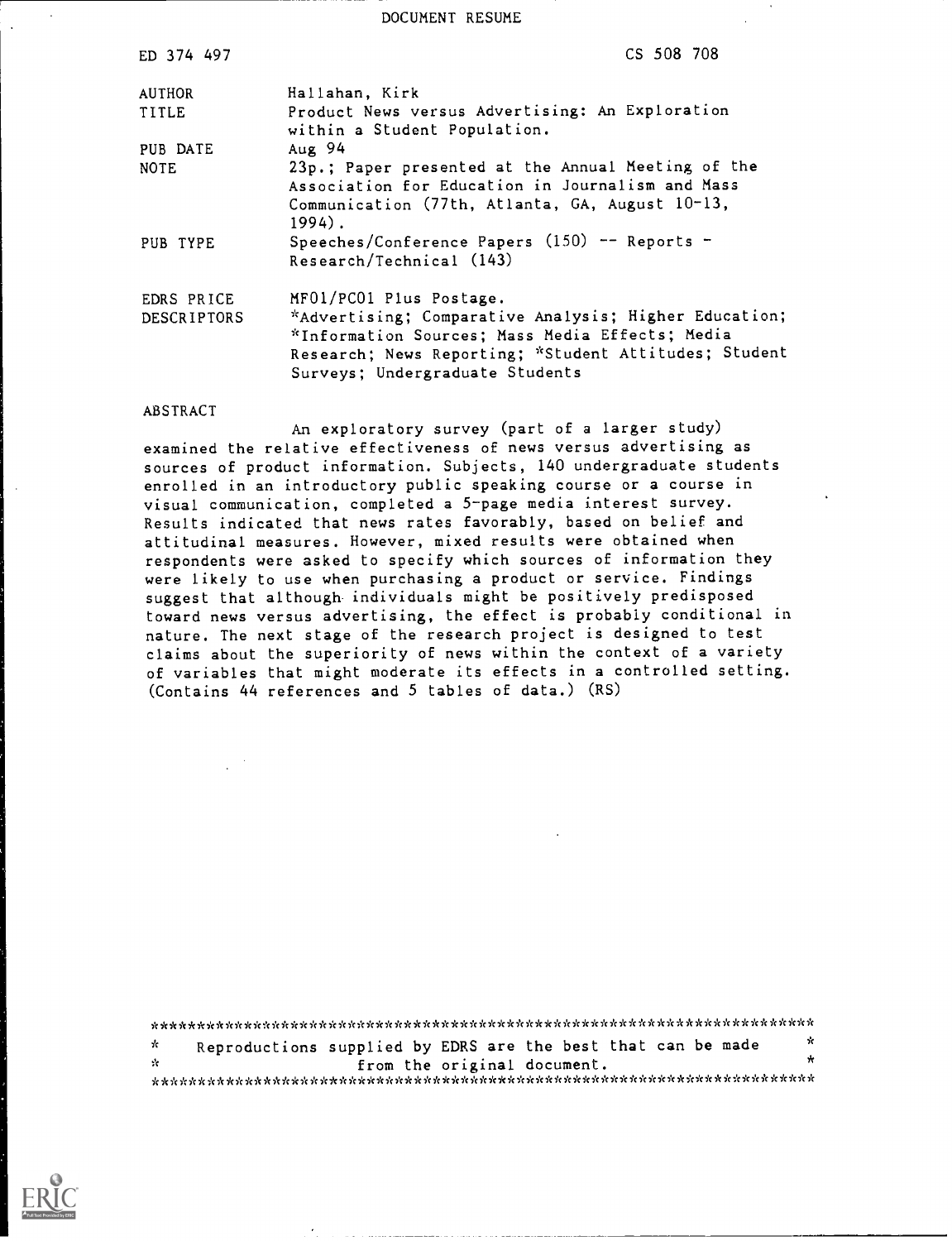## PRODUCT NEWS VERSUS ADVERTISING:

#### AN EXPLORATION WITHIN A STUDENT POPULATION

Kirk Hallahan Assistant Professor Communication Research Center University of North Dakota P.O. Box 7169 Grand Forks, ND 58202-7169 Voice: 701/777-4785 Facsimile: 701/777-3090 e-mail: hallahan@badlands.nodak.edu

U S DEPARTMENT OF EDUCATION<br>Office.of.to.ca = ni Research ind Improvement<br>EDUCATIONAL ⇔ESOURCES INFORMATION EDUCATIONAL (ESOURCES INFORMATION<br>METhis doci meni has been reproduced as<br>This doci meni has been reproduced as<br>received rom the person or organization

originating It

0 Mino chriges have been made to impr ve proouction quality

IV is a community of this in this<br>duitable which necessarily represent<br>cfilial Cf. RI position or policy

PERMISSION TO REPRODUCE THIS MATERIAL HAS BEEN GRANTED BY

llat  $\mu$ 

TO THE EDUCATIONAL RESOURCES INFORMATION CENTER (ERIC)"

Public Relations Division Faculty Research Papers Association for Education in Journalism and Mass Communication Atlanta, August 1994

This research was funded, in part, by a dissertation fellowship awarded to the researcher by the Public Relations Society of America College of Fellows, whose support is gratefully acknowledged.

80230550

 $\overline{z}$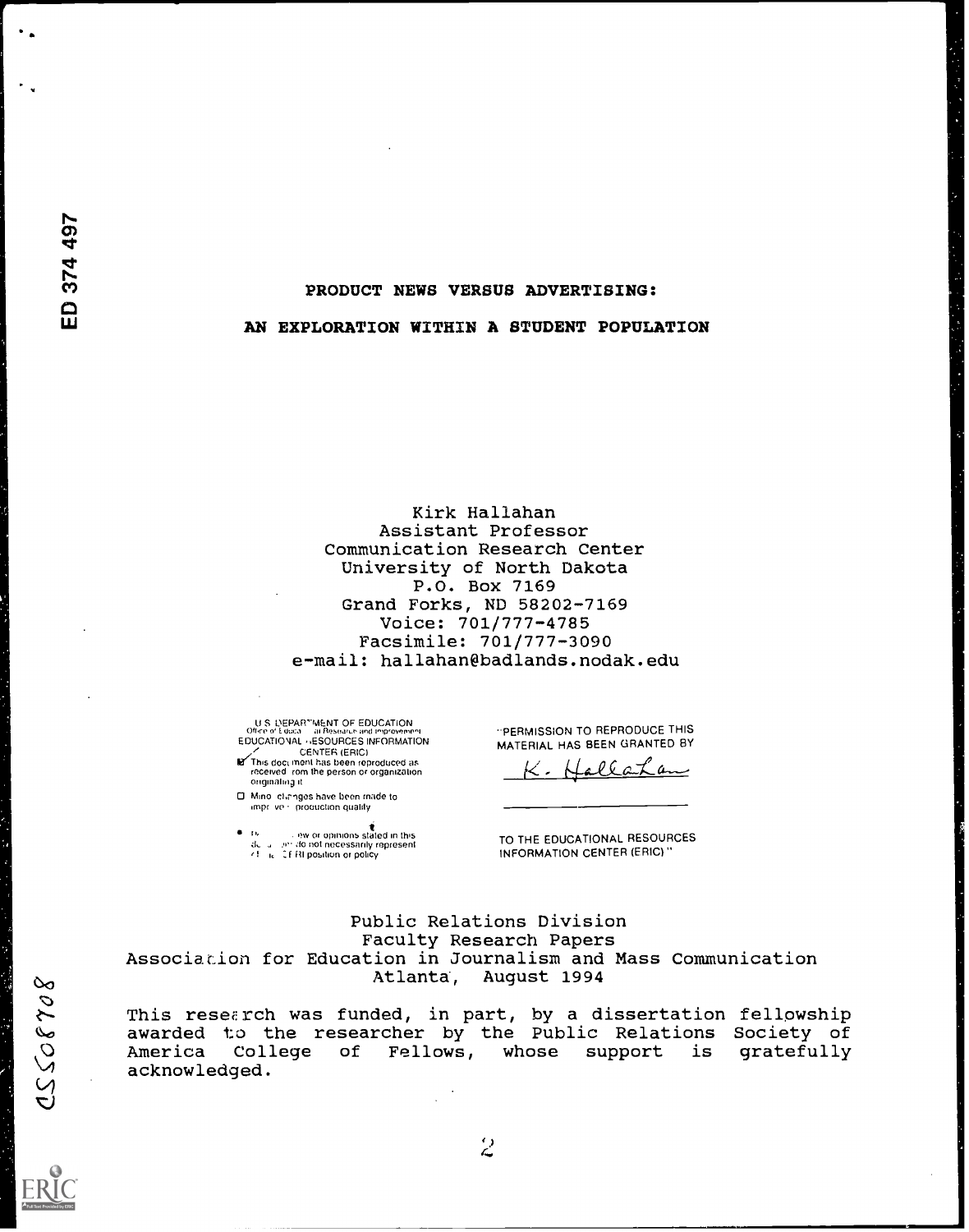Kirk Hallahan Communication Research Center University of North Dakota AEJMC Public Relations Division Atlanta - August 1994

# PRODUCT NEWS VERSUS ADVERTISING:

# AN EXPLORATION WITHIN A STUDENT POPULATION

## Abstract

This paper reports findings of an exploratory survey among college students (N=140) conducted prior to an experiment designed to examine the relative effectiveness of news versus advertising as sources of product information. The results suggest that news rates favorably, based on belief and attitudinal measures. However, mixed results were obtained when respondents were asked to specify which sources of information they were likely to use when purchasing a product or service. Directions for future research<br>and implications for claims about publicity's third-party implications for claims about publicity's third-party endorsement are discussed.



I)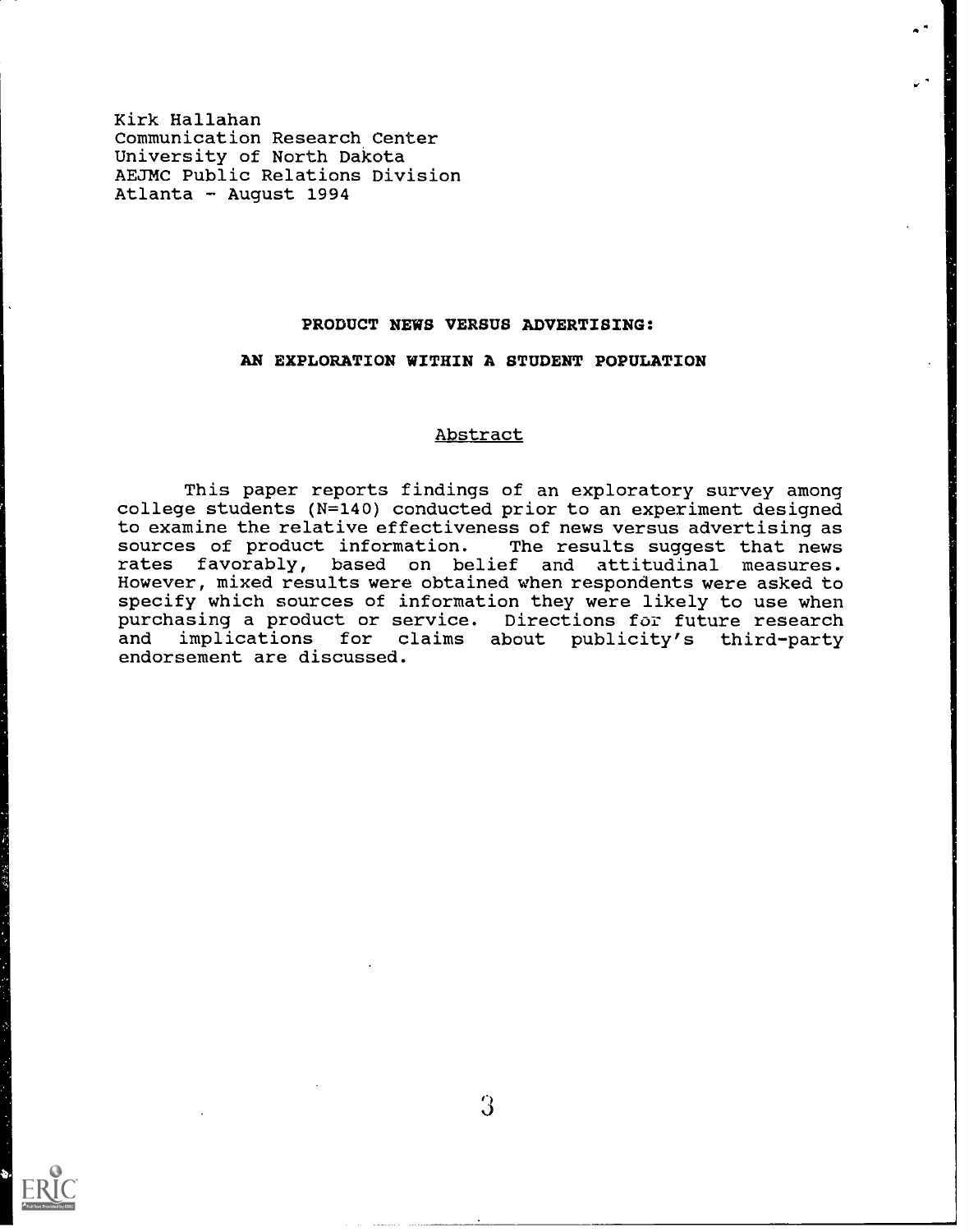## PRODUCT NEWS VERSUS ADVERTISING:

# AN EXPLORATION WITHIN A STUDENT POPULATION

Marketers lament that many people avoid, resist or discount advertising because they believe the sponsor is trying to sell them something. As an alternative, marketers point to the *credibility* of public relations and its communications component, publicity.

Levitt (1969:200) writes, "If advertising's very abundance creates a high coefficient of agnosticism, then public relations has a special claim to merit. Its distinction is the greater credibility of its message." Marketing scholars have expressed similar views (Kotler, 1993; Balasubramanian, 1991), and this conventional wisdom is repeated in the professional literature of marketing, advertising and public relations (cf Blyskal and Blyskal, 1985).

Public relations practitioners ascribe this advantage to publicity's implied third-party endorsement effect. Counselors routinely promote this advantage over advertising in selling their<br>services (Burger, 1962; Cushman, 1988, 1990; Rotman, 1973; services (Burger, 1962; Cushman, 1988, 1990; Rotman, Softness, 1976).

The assumed credence of publicity has been acknowledged by social scientists as well. Doob (1948:367) observed:

Commercial and other interests sometimes resort to publicity rather than advertising not only to solve the<br>perceptual problem [about the commercial intent of perceptual problem [about the commercial intent advertising] and thus secure a wide audience but also to strike that audience when it is in a more receptive mood. An item about a company that appears in a news column or'program is "good publicity" for both these reasons. The propagandee feels he is reading or listening to an objective version of the truth. He may know that there are such phenomena as publicity agents, but it is unlikely that he will be acquainted with their machinations at a given moment. A favorable criticism of a book by a reviewer is usually much more valuable in promoting its sale than many inches of advertisements stressing its magnificent style or its worldtrembling ideas.

More recently, McGuire (1973:231) states, "favorable material introduced as 'news' by a public relations expert is more influential than advertisements clearly labeled as such." Schudson (1984:101) writes, "if an item appears as news, it has a legitimacy that advertising does not have. Consumers discount or discredit advertising, to some extent, because they know it to be from an



4

 $\mathbf{1}$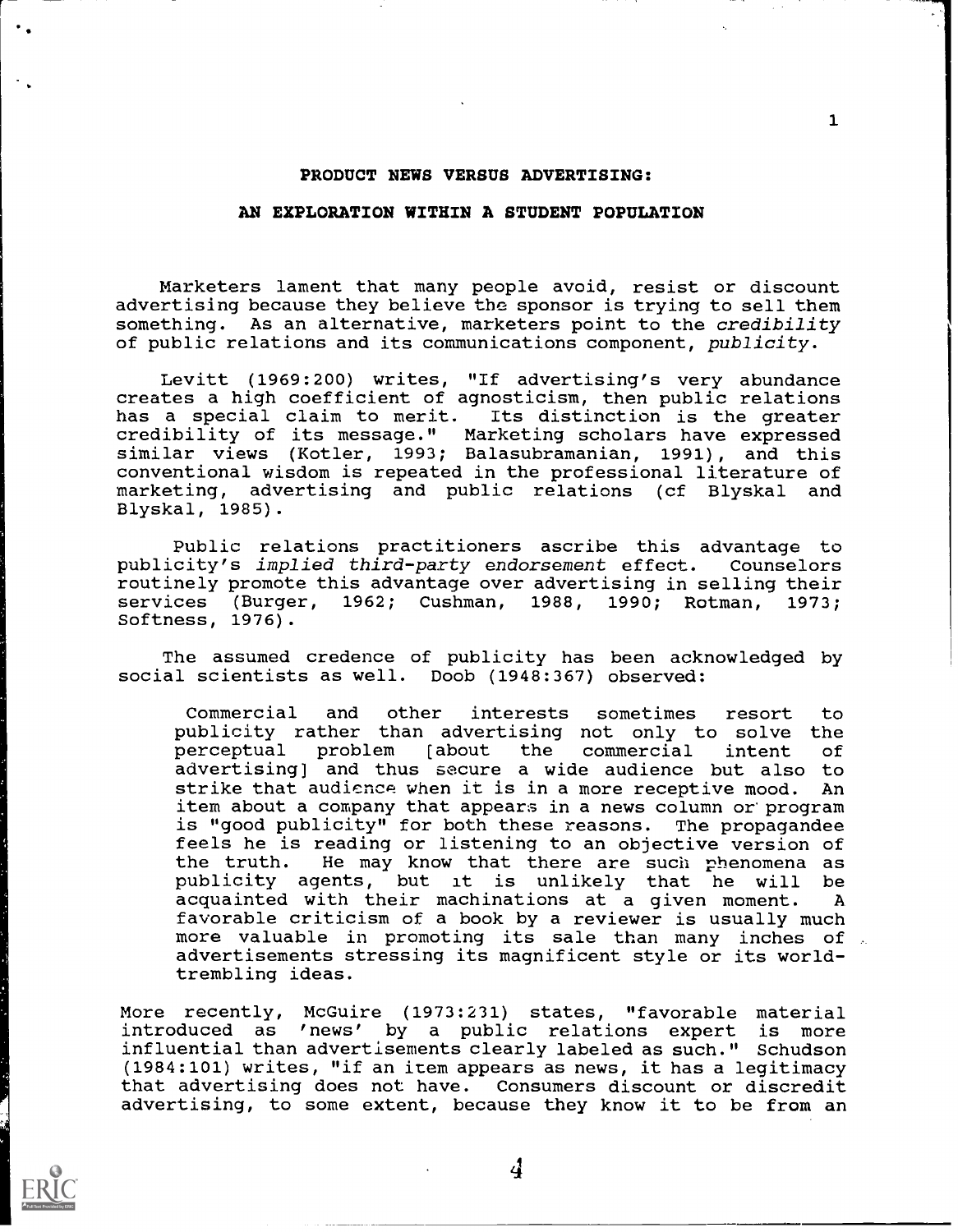interested source. A news story is not so easily discounted." Alcalay and Taplin (1989:116) state public relations "has a high degree of 'third-party' credibility because it s attributed to a nonbiased 'news' source." Reeves, Chaffee and Tims (1982:298), Reeves, Chaffee and Tims (1982:298), referring to media vis-à-vis other sources generally, observe "an understandable tendency to place more faith in information from media, which are professionally organized to validate and edit their content...."

Despite effusive claims, little comparative research has been done that attempts to examine the relative effectiveness of news<br>versus advertising. A literature search reveals only six A literature search reveals only studies, none of which attempted to address the problem in a comprehensive way (Schwarz, Kumpf and Bussman, 1986; Anderson and Abbott, 1985; Salmon et al., 1985; Cameron, 1994; Hennessey and<br>Anderson. 1990: Maheswaran and Chaiken, 1994). Regarding the Anderson, 1990; Maheswaran and Chaiken, 1994). third-party endorsement claim commonly found in public relations, Detwiler (1974:10) notes that the argument is "devoid of research support" and is a "still for the most part an article of faith." Hunt and Grunig (1993:383) point out that there is little evidence that editorial copy has greater credibility than advertising copy and recommend caution in assuming or making claims about such effects.

It was against this backdrop that a research program was launched to investigate the comparative effectiveness of news versus advertising. This study reports findings from research designed to validate assumptions about the superiority of news versus advertising. It was conducted as the first stage of a larger project which will include a multi-factor experiment intended to compare the effectiveness of news versus advertising under controlled experimental conditions.

## Conceptualizing and Measuring Differences Between Product News and Advertising

Advertising is defined here as the purchase by a sponsor of time or space in the mass media (newspapers, magazines, radio and television) to present product information. Publicity involves the presentation of the same product information in the news or editorial portions of those media. Space prohibits a more thorough examination of the considerable strategic and tactical differences in using these two approaches.

Advertising and news, along with entertainment, represent the principal types of content found in most mass media. These can be conceptualized as different content classes. Media researchers have devoted little theoretical or empirical attention to crosscontent class issues. However, content class, as a means of

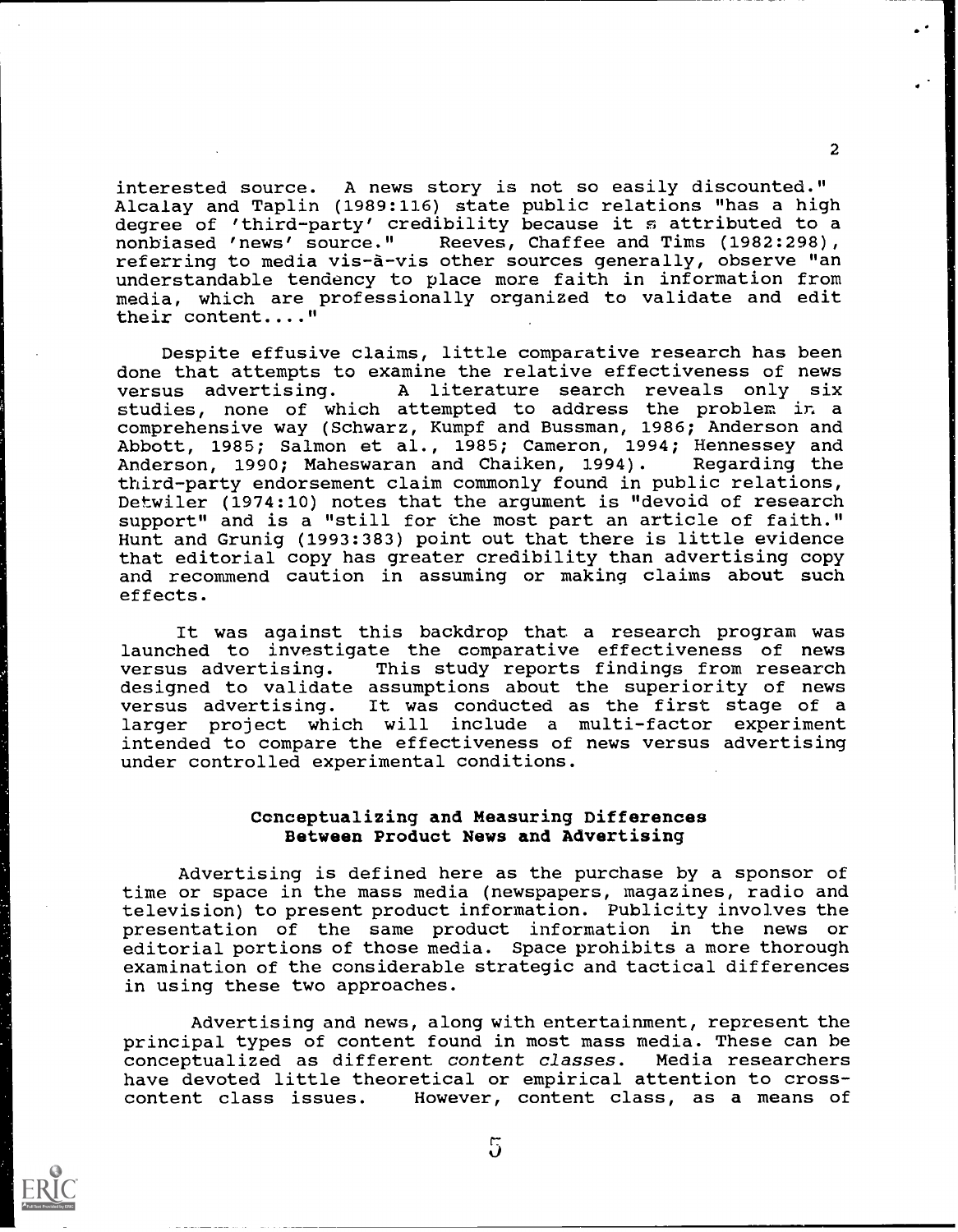categorizing media variables can be distinguished from mode (print/broadcast), medium (newspaper/magazine/radio/television), institution or property (comparisons between specific media organizations), content format (e.g. full/half/quarter page ad), content genre (e.g. spot news story/feature story/case study, etc.). Other variables that might be used in analyzing content might include content frames (routinized portrayal structures) and formal features (distinguishing characteristics of a format, e.g. visual or audio elements).

Content class closely parallels what Anderson and Meyer (1988) have termed master identities for media content, which they state "appear at the intersections of the institution, genre, medium, codes of workmanship and the like" (p. 91). Each master identity also represents a separate type of contract with the audience as to how the content is to be understood. Under the entertainment or fantasy contract, people suspend belief. Under the reality fantasy contract, people suspend belief. contract, applicable to news, Anderson and Meyer suggest that people understand that the content is real and important. Under the advertising contract, the audience is assumed to be forewarned with knowledge of the source's intent to sell, which justifies the use of puffery and/or possible deception.

Hallahan (1994) proposed that knowledge of the differences in the news and advertising contracts serve to bias the cognitive processing of news and advertising. Knowledge about differences between news and advertising are part of an individual's media literacy (J. Anderson, 1981; Rice, Huston and Wright, 1982), acquired through media and consumer socialization (Ward, 1975; Ward, Klees and Wackman, 1990). This knowledge is hypothesized to be stored in an individual's semantic (versus episodic) memory (Tulving, 1972, 1983), and serves as a control mechanism or control schema (Wright, 1987; Friestad and Wright, 1994) to guide<br>processing of information. This content class knowledge is This content class knowledge is hypothesized to be stored in the form of a series of schemas and sub-schemas (e.g. a news schema, an advertising schema, an entertainment schema), which operate independently of the schemas that might be extant in episodic memory related to the actual content of the message.

Each time that an individual shifts from one type of media content to another, the individual uses contextual cues (e.g. breaks in a TV episode) and formal features of a message (e.g. an advertising headline) to categorize a message as news, advertising or entertainment. This occurs instantaneously during the preattention stages of processing, prior to focal attention, comprehension or elaboration (Greenwald and Leavitt, 1984). This content categorization process is a form of automatic processing which biases the subsequent processing through a process of priming, i.e. making one of the content-class related schemas more



 $\mathbf{6}$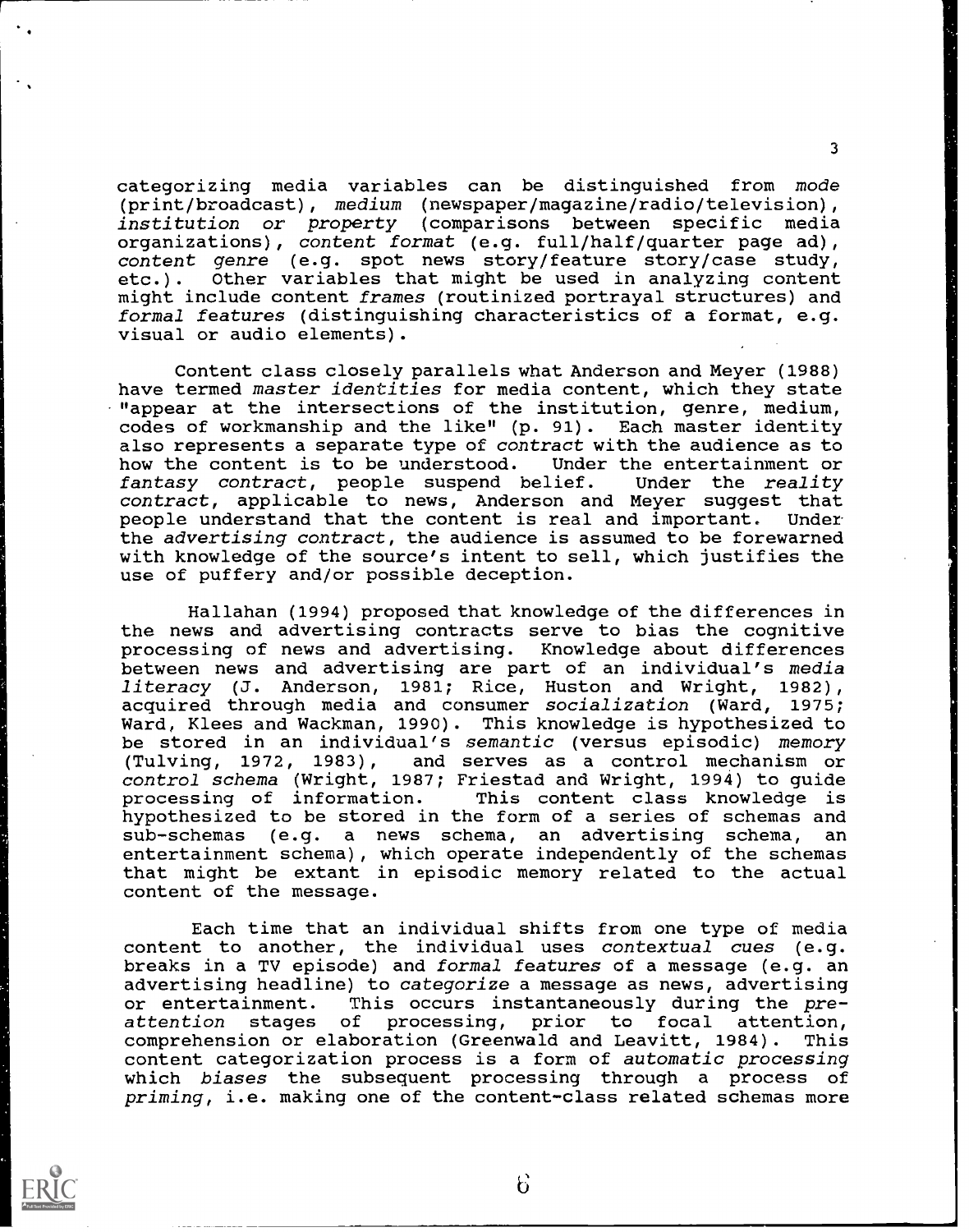accessible (Higgins, Bargh and Lombardi, 1985). Using the most accessible schema, individuals will then process the message according to the rules that proven successful for them in the past.

Assuming that these separate contracts exist, and that individuals actively categorize messages by content class, it is important to understand the degree and the nature of differences that exist between news and advertising schemas. Short of a controlled experiment, in which it is possible to control for the numerous extraneous variables that might influence the<br>processing of any particular message, researchers have several processing of any particular message, alternatives when exploring the cognitive components related to news versus advertising.

Beliefs. One is to examine audiences' knowledge and beliefs<br>the two content classes. A belief is defined here as a about the two content classes. statement deemed to be true, based on an individual's personal experience. Among key beliefs of concern here are those related to the credence of messages, beliefs related to past experience, and beliefs related to the intent of the source. Knowledge of attributes about news and advertising represent the foundation for If beliefs are considered schematic in nature, content class knowledge is assumed to consistent in nature because individuals strive for cognitive consistency.

Attitudes. Distinct from beliefs, attitudes refer to predispositions toward particular content classes, favorable or unfavorable, and combine cognitive and affective elements. Fishbein expectancy-value model of attitudes (Fishbein and Azjen, 1975) suggests that an attitude is a function of a) beliefs about the attitude object, defined as the subjective probability that the attitude object has each attribute and b) the evaluative aspect of these beliefs, defined as the evaluation of each attribute. Simply stated, people come to hold positive attitudes toward things they think have good attributes and negative attitudes toward things that they have bad attributes.

In examining attitudes toward content classes, it is possible to consider the two constructs, advertising and news, in the abstract. However, such approaches can be misleading if the intent is to try to predict attitudes (or behaviors) toward any particular source. Robinson and Kohut (1988) suggest, for example, that researchers get very different results when they ask audiences about media credibility in general and when they pose the question in the context of specific media. Thus, it is also useful to examine attitudes toward specific sources.

Intentions. Finally, researchers can gain additional insights by using reported intentions as a proxy to predict actual behavior. Azjen and Fishbein's theory of reasoned action (1977) states that



سدم  $\mathbf{r}$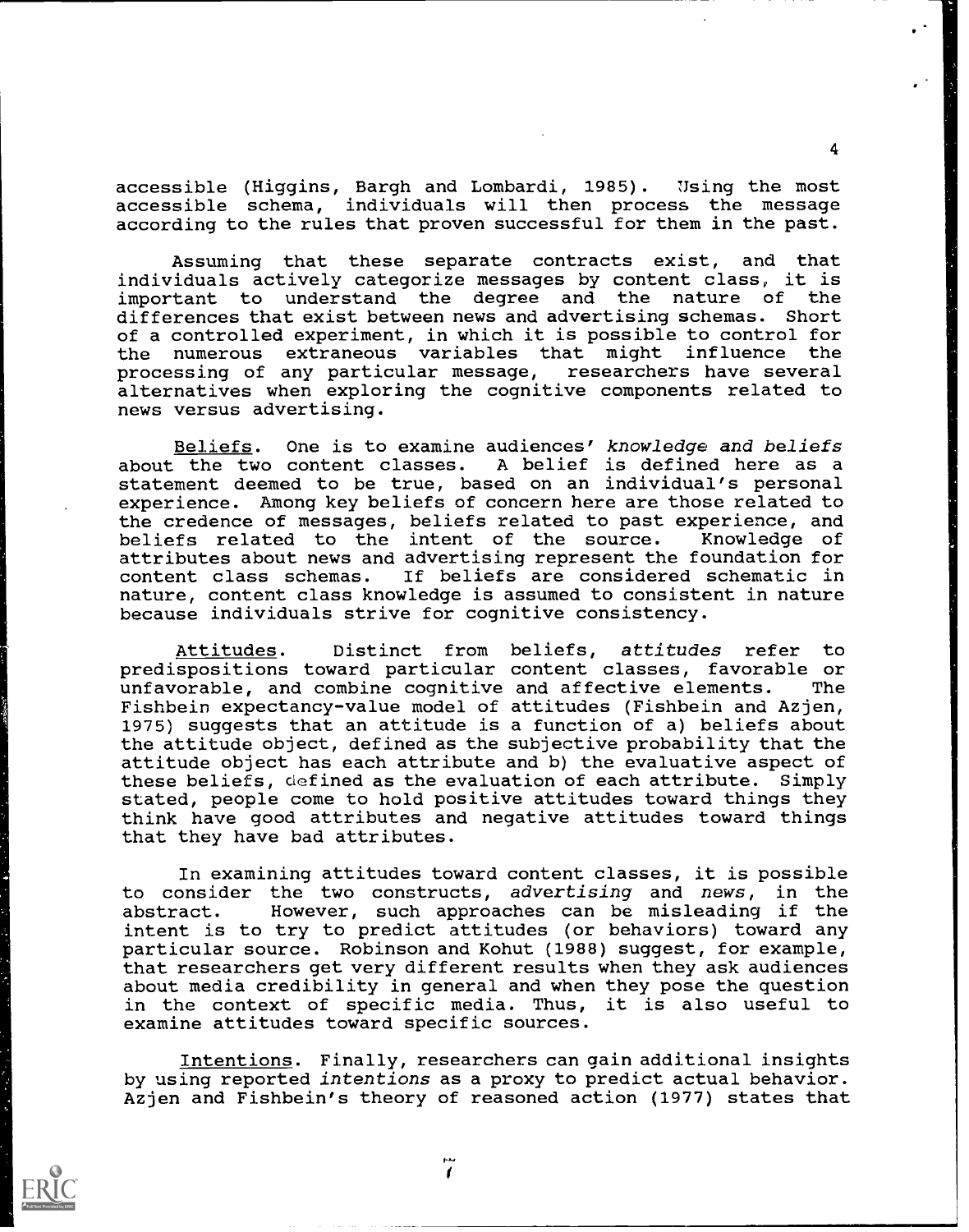a behavioral intent measure will predict performance of a voluntary act unless intent changes prior to the performance, or unless the intention measures do not correspond to the behavior criterion in<br>terms of action, target, context, time-frame or specificity. By terms of action, target, context, time-frame or specificity. asking audiences the degree to which they might use advertising or news, it is thus possible to better understand the potential implications of beliefs and attitudes for behavior.

### Method

In a preliminary effort to understand differences regarding beliefs, attitudes and intentions related to the use of product news versus advertising, a survey was conducted among students at the University of North Dakota. The population was chosen as part of pre-testing process for a larger experiment to be conducted within the same population.

A total of 140 students completed a five-page questionnaire, which was administered in sections of the University's introductory public speaking course (required for many majors) and in a course on visual communication. These courses closely approximate the student profile for the course from which the experimental subjects are expected to be drawn.

The five-page Media Interest Survey, which was completed by students in about 10-12 minutes, asked students about their media use habits and collected key demographic data pertaining to gender (female/male), major (communication/other), home town size (urban over 1 million population/smaller city over 10,000 population/rural under 10,000 population), and grade point average (nine check-off ranges in 25-basis point intervals, from 3.75-4.00 to below 2.00).

The sample included 77 males and 62 females, 49 communication majors and 77 other majors. The sample was skewed with a heavier preponderance of female majors in communication, versus males in other majors  $(\chi^2=6.15, df=1, p=.049)$ . No other statistically demographic patterns were discerned (p>.05).

Table 1 (page 12) summarizes reported media use. Respondents were asked to indicate the number of hours or minutes they read, listened to, or watched the four principal public media. Respondents reported spending a mean of 18.5 minutes reading a newspaper, 20.9 minutes reading a magazine, 134 minutes listening to radio, and 130 minutes watching television. Communication majors reported significantly higher newspaper readership, but no other statistically significant pattern differences. Females reported significantly higher listenership for radio, while males reported significantly higher viewership of television. Grade point average was virtually unrelated to use of print, but was



ි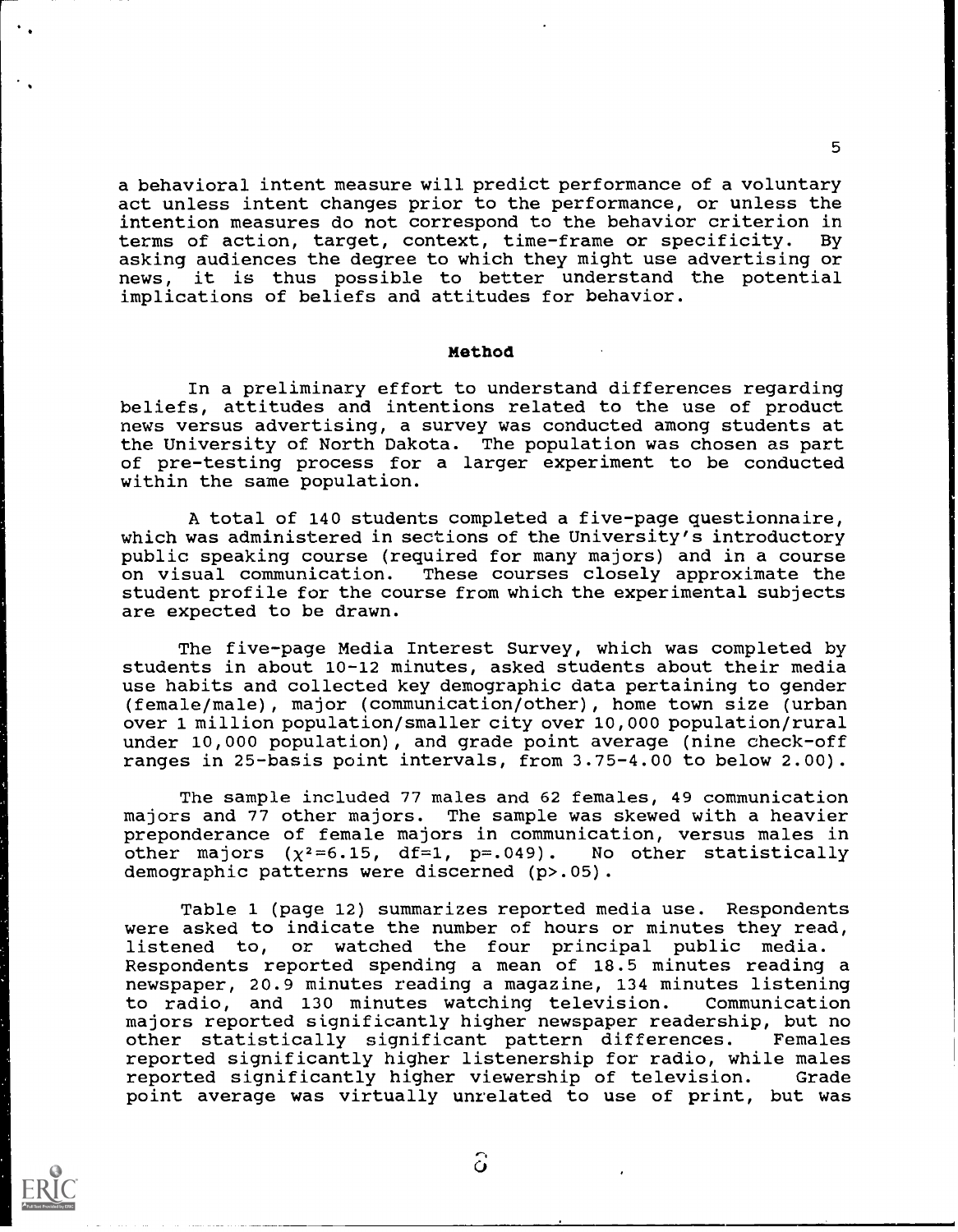strongly and negatively correlated to broadcast use. Students were also asked to make a self-assessment of their use of media on a four-point scale, in which 1=spend a lot of time with mass media, and 4=never spend time with the mass media. The mean score as 2.18, with no significant differences related to gender, major or GPA.

## Results

Survey respondents were asked to respond to four sets of questions pertaining to beliefs, attitudes and intentions to use various media sources. In an effort to reduce sensitization to the purpose of the study, question sets were presented so that the most general ones (pertaining to intent) were answered first and the more specific one (pertaining to beliefs) were presented last.

Beliefs. Eighteen statements intended to measure beliefs about news and publicity were presented in random order as the last question bank on the survey. Statements were reversed in valence in some cases to include both positive and negative statements about both news and advertising.

Table  $2 \cdot$  (pages 13-14) contains the actual statements, which are organized into three categories outlined above. Among the statements pertaining to the credence of advertising and publicity, the predicted superiority of news over advertising was clear when the first items (statements a, b and c) are compared to the next three items (statements, d, e, and f). Respondents thought that news contains valuable information people need to know, gives products stature, and believe that reports would not run a story that is not accurate. On the other hand, they agreed less with the statement that ads are intended to provide valuable information, don't appear to think ads are very truthful, and disagree with the suggestion that news is less believable than advertising.

Among statements pertaining to their experiences with prcduct information, the most notable result was that respondents seem to have little difficulty in discerning the difference between news and advertising (statement m), and disagree when asked if they would prefer to obtain product information in the form of advertising versus news (statement 1). They seem ambivalent about whether there is too much news coverage about products and whether product publicity is the same thing as advertising (statements i and j). Significantly, students didn't report avoiding ads simply due to their promotional intent (statement k). They enjoyed seeing products and that they use when their appear in the news or are shown in movies or on TV shows (statement g).

The final set of statements (n-r) deal with beliefs about sources. Respondents only slightly agreed with the statement (p)



Š.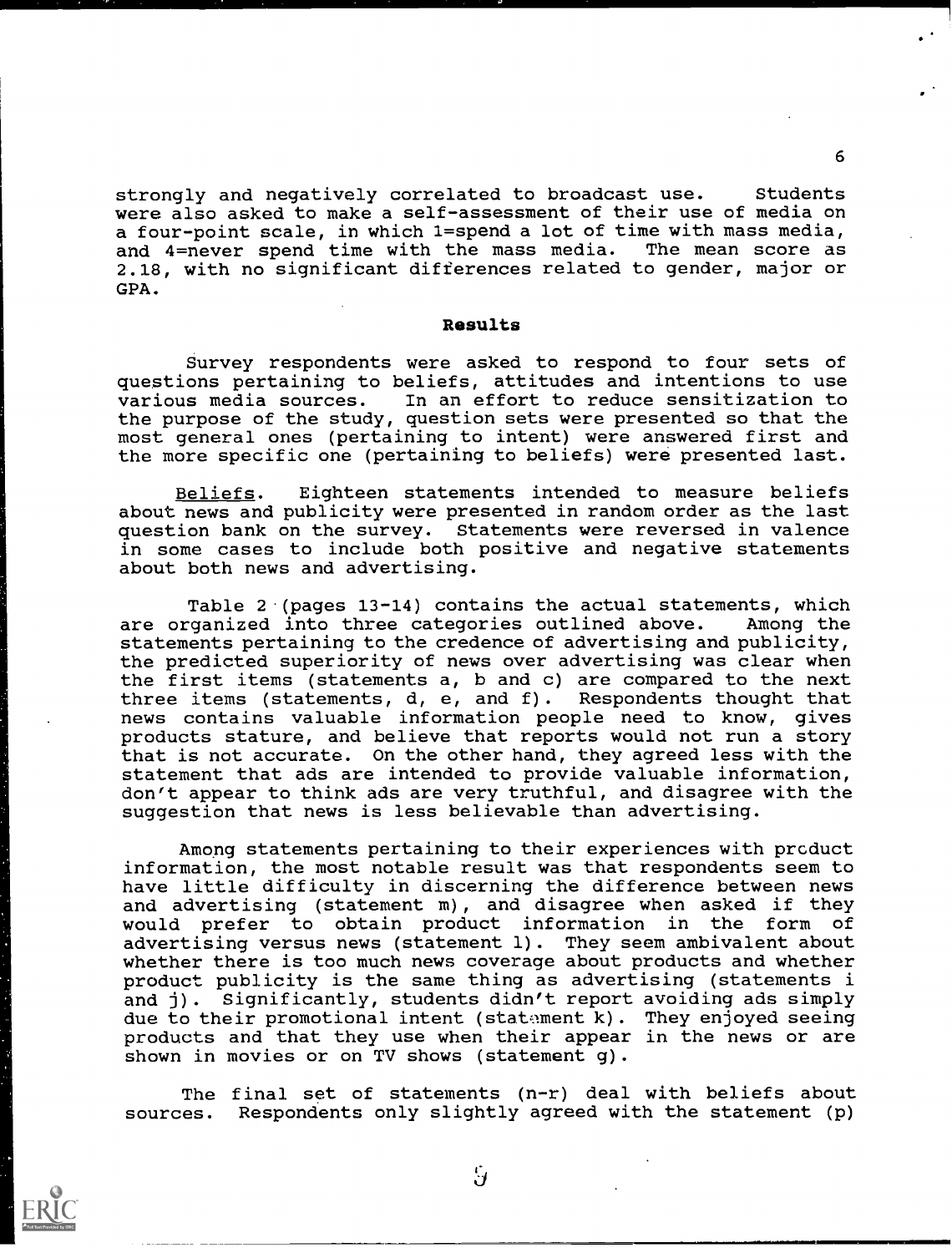that a positive news story about a product or service is essentially a recommendation to buy it -- the essence of the thirdparty endorsement claim. News workers were viewed as generalists who were not experts about what they cover (statement n), while advertisers are viewed as knowledgeable (statement o) about their products. Students were ambivalent about whether news reporters try to get them to accept their points of view (statement q). Perhaps the most telling results was the confusion (or cynicism) among respondents about whether positive product stories appear in the press because sponsors pay for them.

Attitudes Toward News and Advertising. Two measures were<br>to analyze attitudes toward news and advertising. One used to analyze attitudes toward news and advertising. approach asked respondents to rate 17 potential sources of product information on the degree to which these represented expert and trustworthy sources of information -- the two traditional<br>components of *credibility* (Hovland and Weiss, 1951). A mix of components of *credibility* (Hovland and Weiss, 1951). different items representing media, content class, and specific media organizations were included in keeping with the approach suggested by Robinson and Kohut (1988).

Table 3 (page 15) shows that news sources were consistently<br>rated higher than advertising. The highest rated source was the The highest rated source was the New York Times, followed by national television newscasts, local television newscasts, news in the average U.S. newspaper, magazine articles, and radio news reports. Even Rolling Stone (presumed articles, and radio news reports. here to mean the editorial content, not the advertising), rated higher than the highest-rated advertising source, advertising in the average daily U.S. newspaper. Significantly, when specific media are excluded from the analysis, while national television newscasts ranked highest, TV commercials ranked lowest among sources for expertness and trustworthiness. (Note: The New York Times, Rolling Stone, MTV and National Enquirer were of no theoretical interest to the researcher, but were included to provide comparison benchmarks and to divert attention as to the true purpose of measure.)

As an additional way to measure attitudes toward advertising and news, students were asked to complete 10-item, 7-point semantic differential scales for Advertising in General and News in General. The bipolar adjectival pairs (half of which were reversed in<br>direction on the survey) included: *interesting/boring*, direction on the survey) included: interesting/boring, trustworthy/not trustworthy, relevant/not relevant, accurate/not accurate, believable/not believable, informative/not informative, involving/not involving, useful/not useful, unbiased/biased, and convincing/not convincing.

Table 4 (page 16) compares the mean scores for each of the ten items and shows that news compared favorably to advertising on all ten of the adjectival pairs (paired sample t-tests all



 $\hat{J}$   $\hat{U}$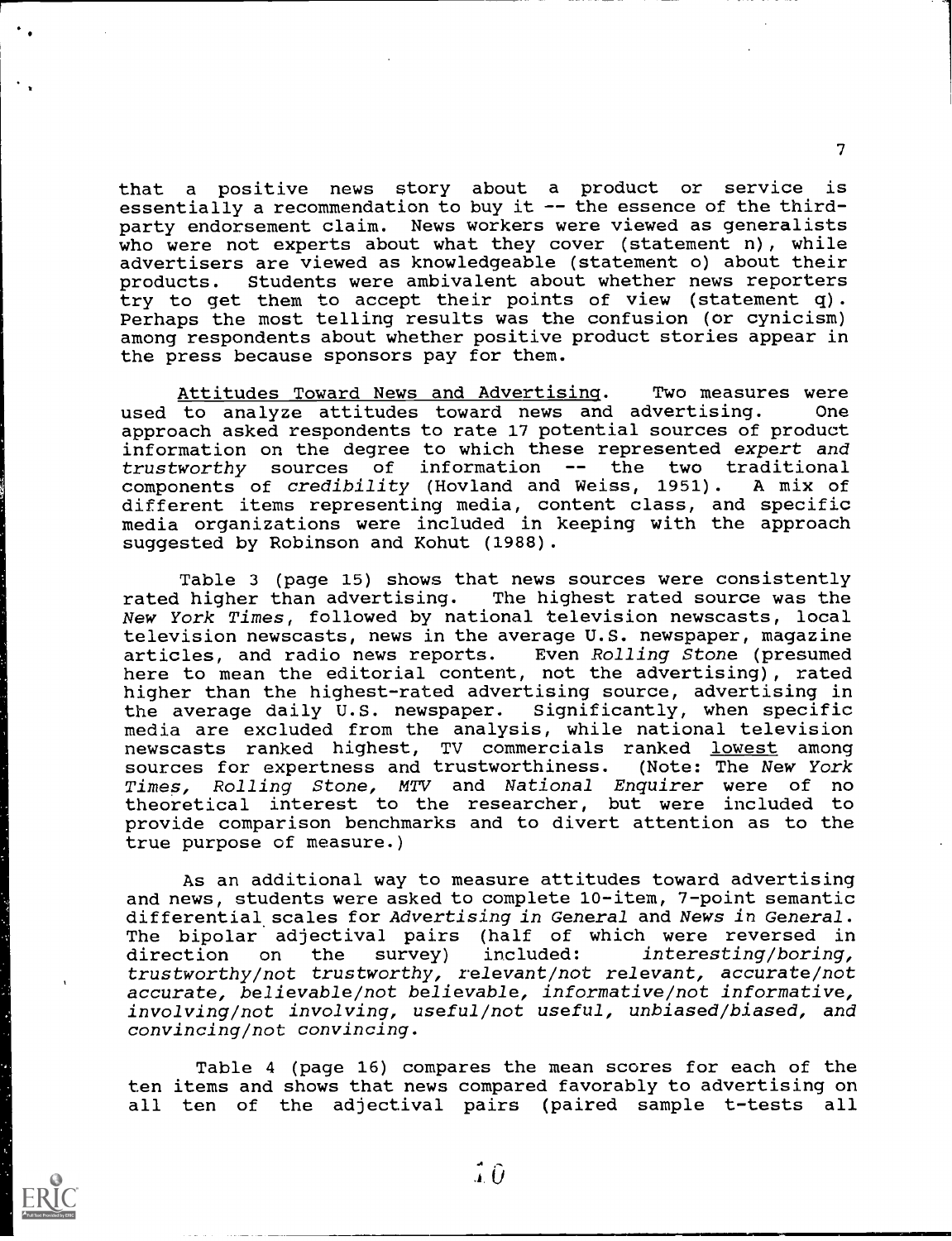significant at p<.01, df=139, 95% confidence level). In light of contentions of media bias (and the potential ambiguity of the term), it was not surprising that the unbiased/biased item behaved<br>significantly differently than the others. With biased/unbiased significantly differently than the others. eliminated, the researcher than combined the nine remaining items to develop an Attitude toward the Message index, which showed an adequate level of reliability (Cronbach's alpha=.86). Respondents' Attitude toward News in General (M=5.517, SD=.675) was more favorable than their Attitude Toward Advertising in General  $(M=4.572, SD=.793)$  at a significant level (paired t-tests, t=-13.32, df=139, 95% CL).

Intention. Finally, students were asked to assume that they were interested in purchasing a product or service, and to indicate the likelihood or probability that they would look to one of 10 potential sources if they wanted information about the product or service. The sources were listed randomly and scored on a 7-point scale (7=extremely likely, 1=extremely unlikely to use), and included news and advertising in daily newspapers, magazines, radio, television and college newspapers. This measure was used a potential measure of intention, although the lack of specificity about a particular product might limit its reliability.

Table 5 (page 17) reveals a mixed pattern regarding media and<br>content class. No single pattern of likelihood for news versus No single pattern of likelihood for news versus advertising emerged.

College media and radio represented the least likely sources that would be used. Significant differences in likelihood of using college media could only be found among majors in the case of Communication majors  $(M=4.71, SD=1.43)$  were significantly more likely to use college media advertising than other majors (M=3.622, SD=1.54; t=2.26, df=139, p=.026). The direction was the same for communication majors being more likely to use college newspaper news, but the difference was not significant.

Radio showed a significant difference in terms of their use of radio news versus advertising. Students were significantly less likely to use news  $(M=3.62, SD=1.54)$  rather than advertising  $(M=3.99, SD=1.43)$  at significant levels (paired t-test, t=2.85, 139 df, p=.005). Communication majors said they would use radio news or advertising about equally, but other majors were far more likely to cite advertising over news.

News compared favorably with advertising within the two print media categories. Respondents reported that they were more likely Lo use magazine news  $(M=4.71, SD=1.50)$  versus magazine advertising  $(M=4.39, SD=1.47; t=2.51, p=.01)$ . The same trend was found for newspapers: newspaper news (M=4.48, SD=1.55) compared favorably to

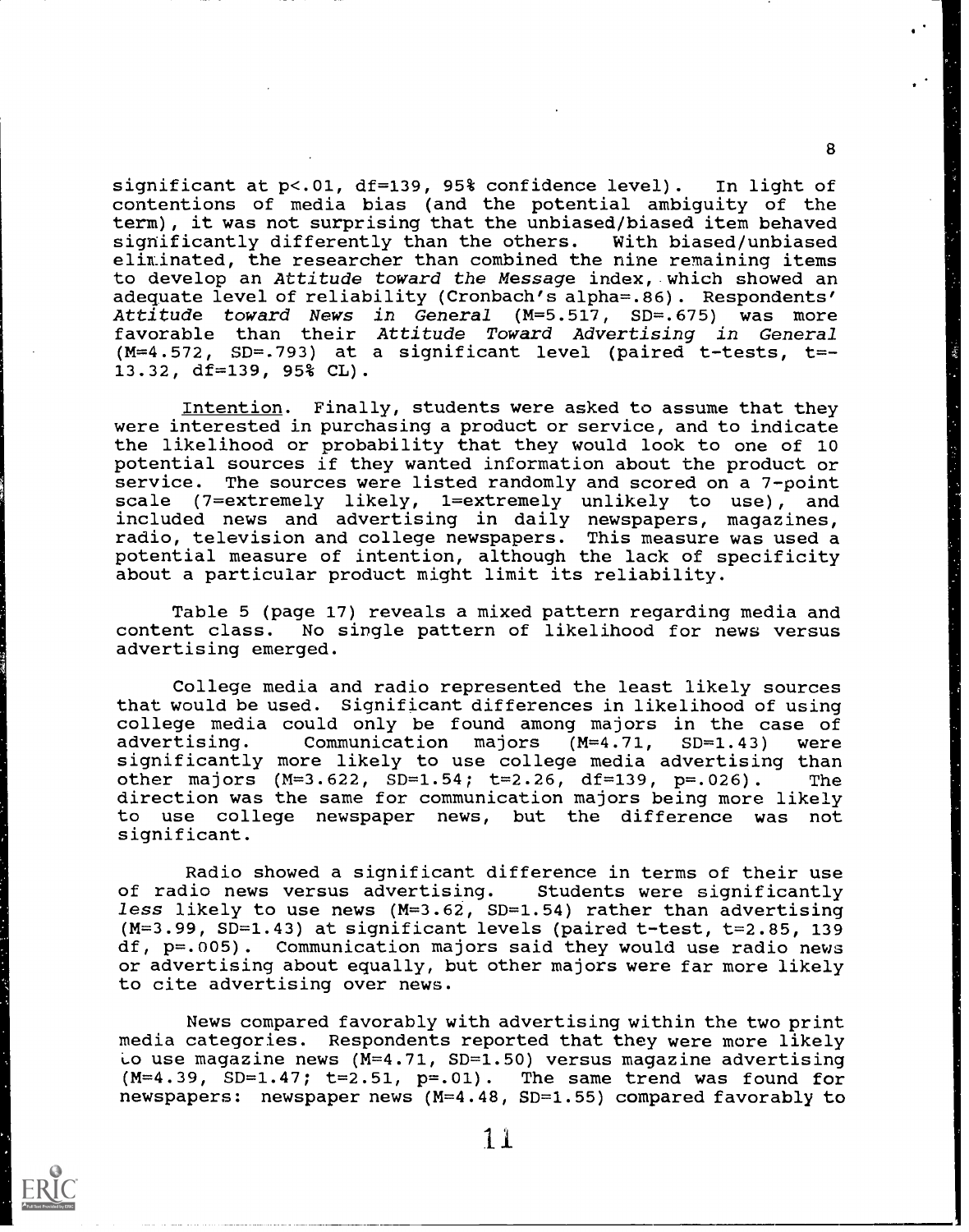newspaper advertising (M=4.23, SD=1.32), but fell just short of significance at the alpha=.05 level  $(t=1.89, df=1.89, p=.06)$ 

Television was cited as the most likely source. TV commercials and TV news were essentially equal in likelihood ratings (M=5.06, SD=1.42 for advertising and M=5.02, SD=1.51 for news).

A further analysis of means in Table 5 reveals a pattern in which non-majors, who were predominantly males, showmed a tendency to rely upon on radio advertising far more than radio news, while they also appeared to rely far less on television news compared to the student populations as a whole. At the same time, although no significant gender differences emerged related to us of news, men were far less likely than females to rely on either print or<br>newspaper advertising. The difference was significant based on The difference was significant based on gender for newspapers, and based on major for magazines. No significant interactions emerged, however, upon performing an analysis of variance.

### Discussion

These data are limited as to their generalizability because of the limited scope of the sample, which was not stratified in a way to proportionately incorporate males and females, majors and non-majors. Yet, the data are insightful nonetheless.

First, when asked in several different ways, for their opinions about news versus advertising, respondents generally favored news over advertising. This was especially evident in the attitudinal measures about sources they considered expert and trustworthy, in the measures on attitude toward advertising in general and attitude toward news in general, and in assessments of media sources based on beliefs.

Second, when likelihood of using particular sources was examined, significant differences emerged based upon demographic data. These data would suggest that researchers need to consider potential individual differences, particularly gender.

Third, these data suggest differences exist relative to the particular mode or medium involved. When asked about the likelihood of using particular sources, news did not score universally superior to advertising. News rated higher than advertising in the case of print media (where mean daily usage was comparatively less), but no difference was found for television, and the opposite was found for radio (i.e. respondents indicated they were more likely to rely upon radio advertising rather than radio news). This suggests that the potential superiority of news

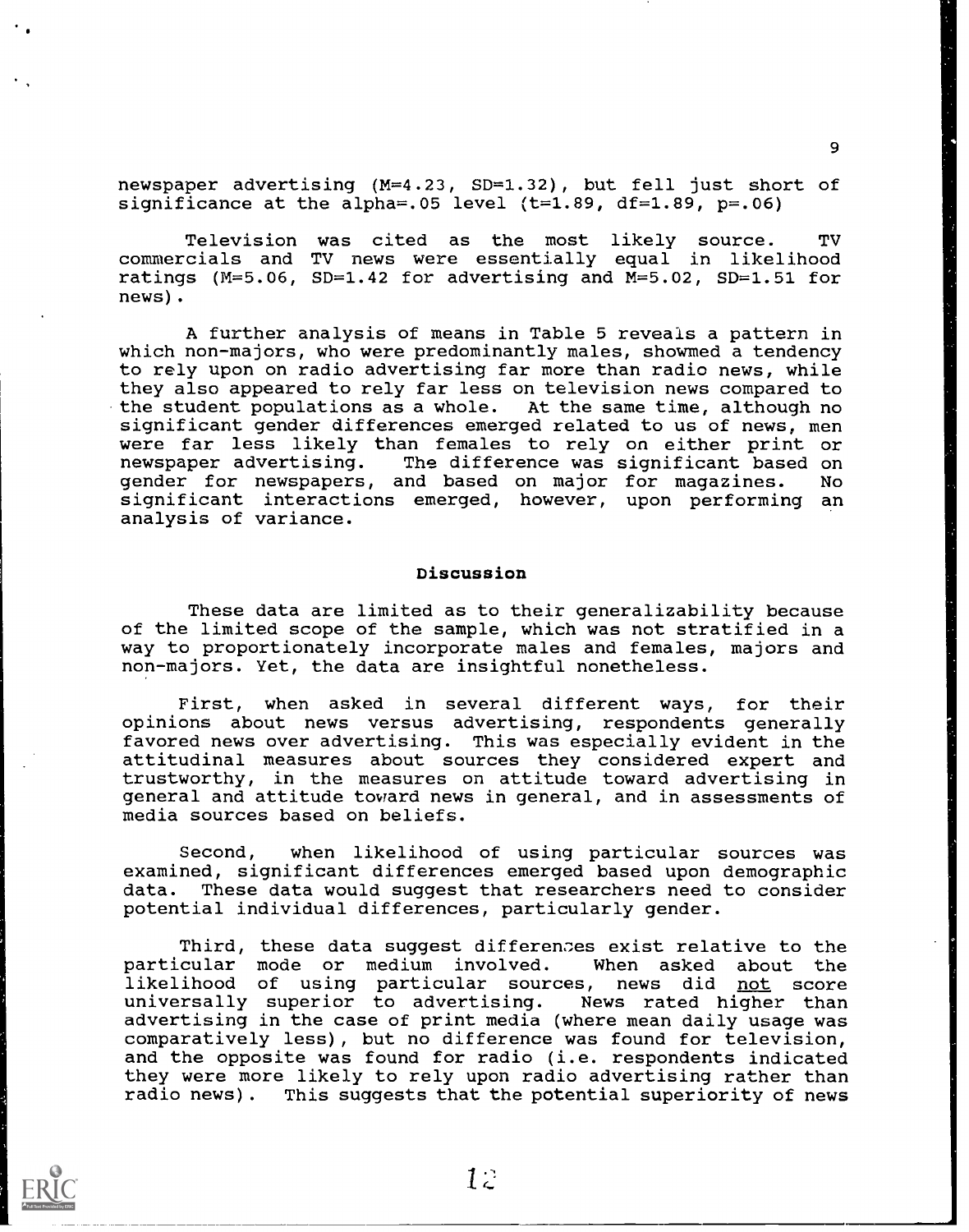versus advertising is predicated upon media usage overall and the availability of messages representing alternative content classes.

These data are consistent with the proposition that preferences for news versus advertising are schema-based and that individuals view these content classes differently. McLeod, Pan<br>and Rucinski (1988) provided some evidence that news and and Rucinski (1988) provided some evidence that news advertising are processed differently, but their results were<br>inconclusive. The research question thus becomes how content The research question thus becomes how content class affects message processing.

In recent years, a significant research paradigm has emerged among behavioral scientists communications. It suggests moderating variables can be classified according to whether they impact the motivation, ability or opportunity to process (Batra and Ray, 1986; Chaiken, 1980; Petty and Cacioppo, 1981).

The presence of a persuasive communication in the form of news versus advertising itself can be viewed as a motivational factor. Indeed, under the uses and gratifications research tradition in mass communication, media audiences engage in media consumption for a variety of different purposes; these can include -- but are not limited to -- gleaning useful information from news and/or entertainment. In the same way, individuals who distrust or dislike advertising, can be seen as being negatively motivated to process advertising messages. However, the content class in which a persuasive message is delivered is not the only<br>motivational factor that might must be examined. Other might motivational factor that might must be examined. include an individual's need for cognition, situational involvement (i.e., the need to make decision) or enduring involvement related to the personal relevance of the subject matter itself (Houston and Rothschild, 1977).

Ability to process can further impact the potential effect. The significant and negative correlation between GPA and television viewership found among students, coupled with the greater likely of relying on radio advertising and the lesser likelihood of using television news, suggests that in addition to being less motivated, some audiences might be less able to process certain persuasive messages, due either to limited capability or the failure to acquire the necessary media literacy skills. Media use patterns might only serve to reinforce this inability.

Finally, opportunity relates to the mere accessibility of messages. One explanation for the differences found here is that within the overall smaller amount of print media consumption, the relative influence of news versus advertising is accentuated; however, as the overall amount of media consumption increases, and the proportion of news content decreases relative to advertising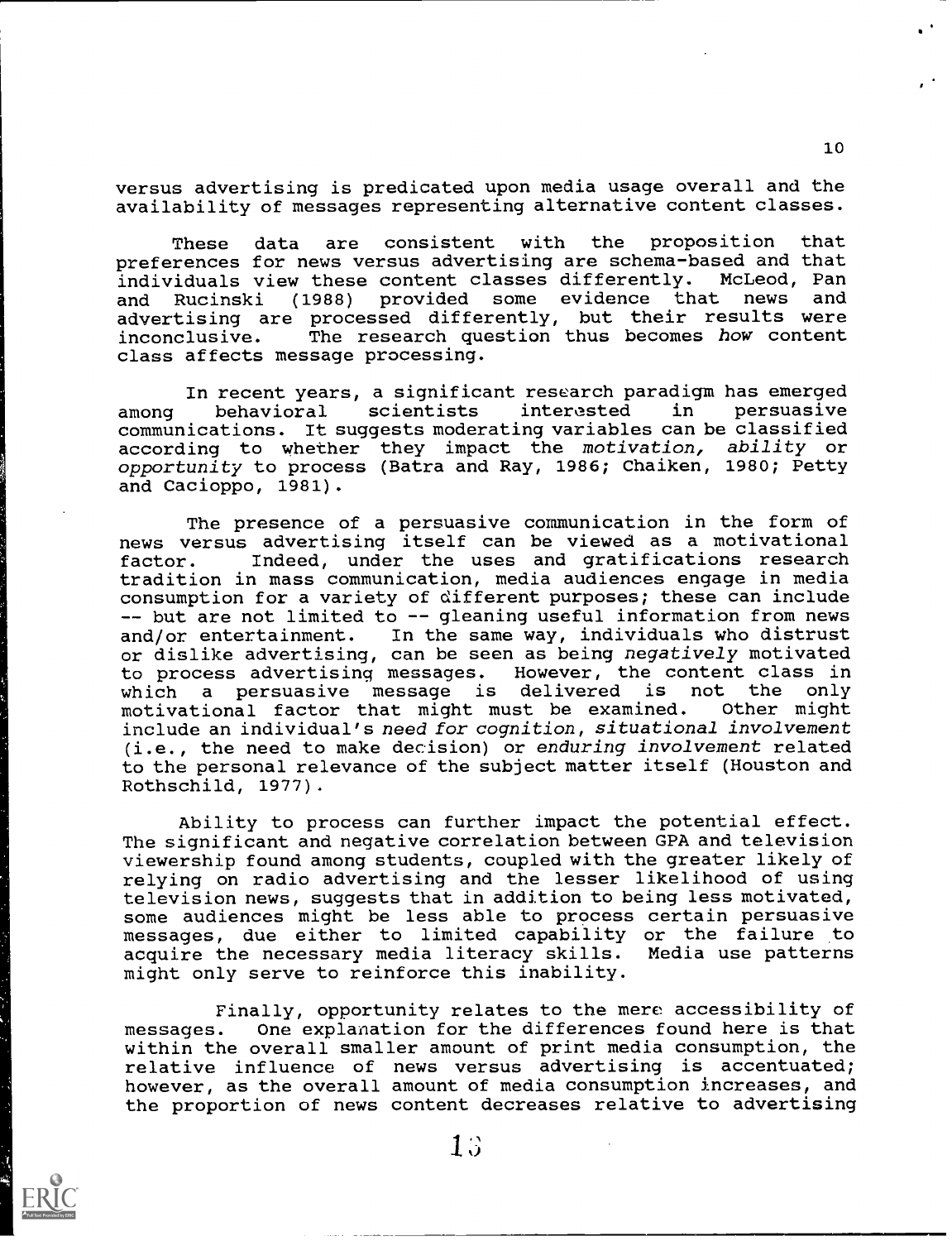content, the effect might become diffused.

For researchers interested in the examining the superiority of news versus advertising, these data suggest that although individuals might be positively predisposed toward news versus advertising, the effect is probably conditional in nature. keeping with Greenwald et al's (1984) charge to behavioral scientists, the challenge is to focus on under what conditions news might be more effective than advertising.

Merely measuring individual's beliefs and attitudes towards<br>; versus advertising is not sufficient. Researchers need to news versus advertising is not sufficient. test claims about the superiority of news within the context of a variety of variables that might moderate its effects, and need to do so in a controlled setting in which they can focus on how content class influences cognitive processing and acceptance of actual messages. The next stage of this research project will be designed to do this.

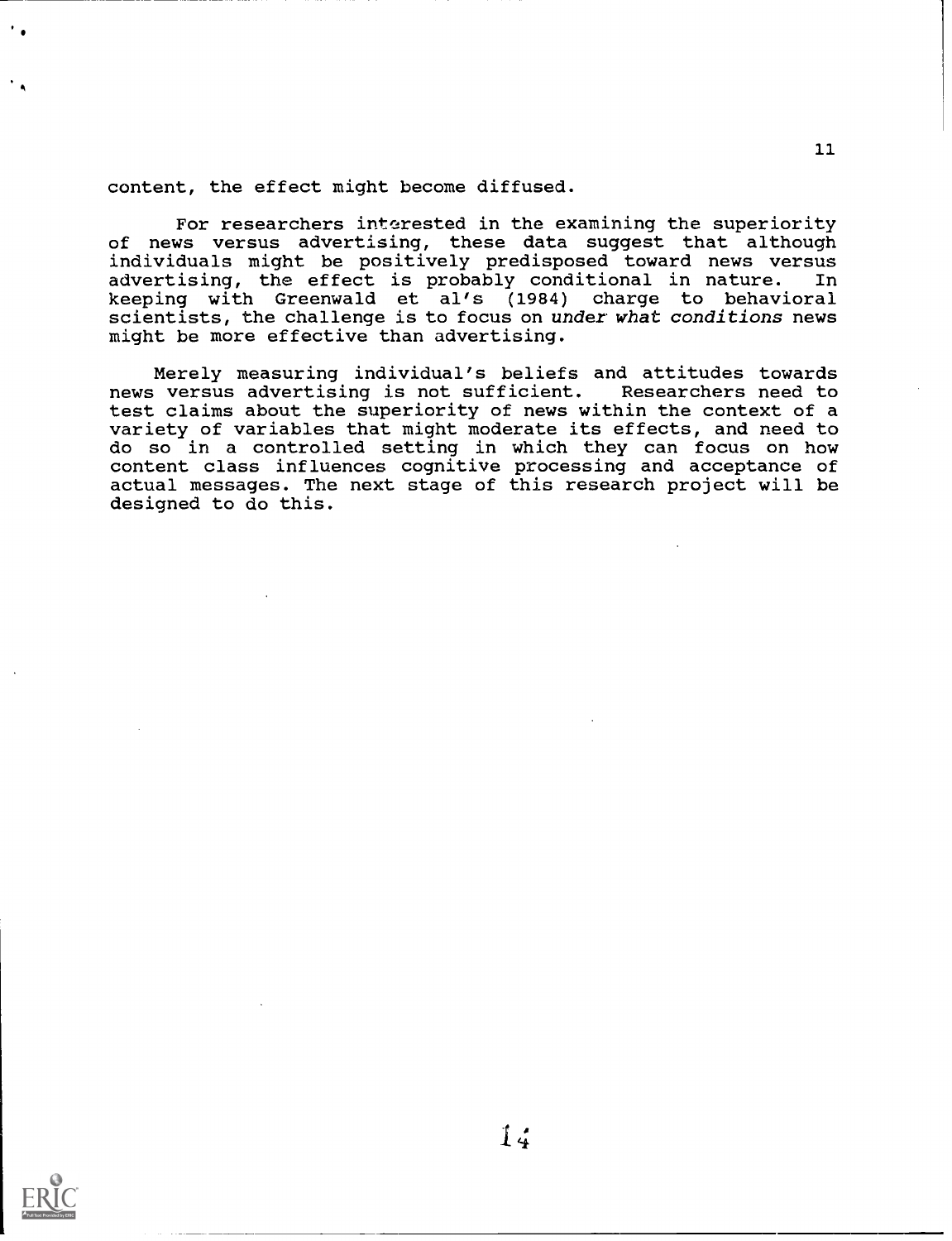## MEDIA USE BY SURVEY RESPONDENTS

## Self-Report of Minutes Spent with Media on an Average Day, With Pearson r correlation for GPA

People spend varying amounts of time reading, watching or listening to media. Some people spend a lot of time with certain media, but not others. Others don't pay much attention to media at all. Please estimate the number of hours or minutes that you spend on the average day engaged in the following activities: [Blanks provided for a) Reading a daily newspaper, b) Reading magazines, c) Listening to radio, d) Watching television.]

| Sample    |       |                |                       |          |                      |
|-----------|-------|----------------|-----------------------|----------|----------------------|
| All       | Males | <b>Females</b> | Commun.               |          | <b>Other Pearson</b> |
| $(N=140)$ |       | $(n=62)$       |                       | $(n=90)$ | $r =$                |
| 18.5      | 17.0  | 20.7           | $22.8++$              | 16.4     | $-0.04$              |
| 20.9      | 19.6  | 22.7           | 24.3                  | 19.2     | $-.11$               |
| 134       | 104   | $170**$        | 128                   | 136      | $-.30##$             |
| 130       | 144   | $113**$        | 122                   | 135      | $-.32$ ##            |
| 304       | 285   | 327            | 298                   | 307      | $-.42##$             |
|           |       |                | By Gender<br>$(n=77)$ |          | By Major<br>$(n=49)$ |

\*\* Significant at p=.062 (t=1.88, df=137). Other gender items not significant. ++ Significant at p=.025 (t=2.27, df=136). Other major items not significant. ## Significant at  $p=.000.$  Other GPA correlations not significant.

#### Self-Assessment of Overall Time Spent With Media

Please check the statement that best describes your use of media  $over all:$ <br> $1=$   $I$  $I$  spend a lot of time with mass media.  $2=$   $\overline{I}$  spend a moderate amount of time with media--but not a  $\overline{10}t.$ 3= I spend a very small amount of time with media 4= I never spend time with media. Means Sample By Gender By Major GPA

|  |                                                                              |  | All <b>Males Females Commun.</b> Other $r=$ |  |
|--|------------------------------------------------------------------------------|--|---------------------------------------------|--|
|  | Media Use 2.18 2.25 2.10 2.25 2.31 -.01                                      |  |                                             |  |
|  | . Wadan Asii Asii waxa din daga san inayay kale wadan daga sanayan kale daba |  |                                             |  |

Note: Counts vary due to one record missing demographic data.



 $1.5$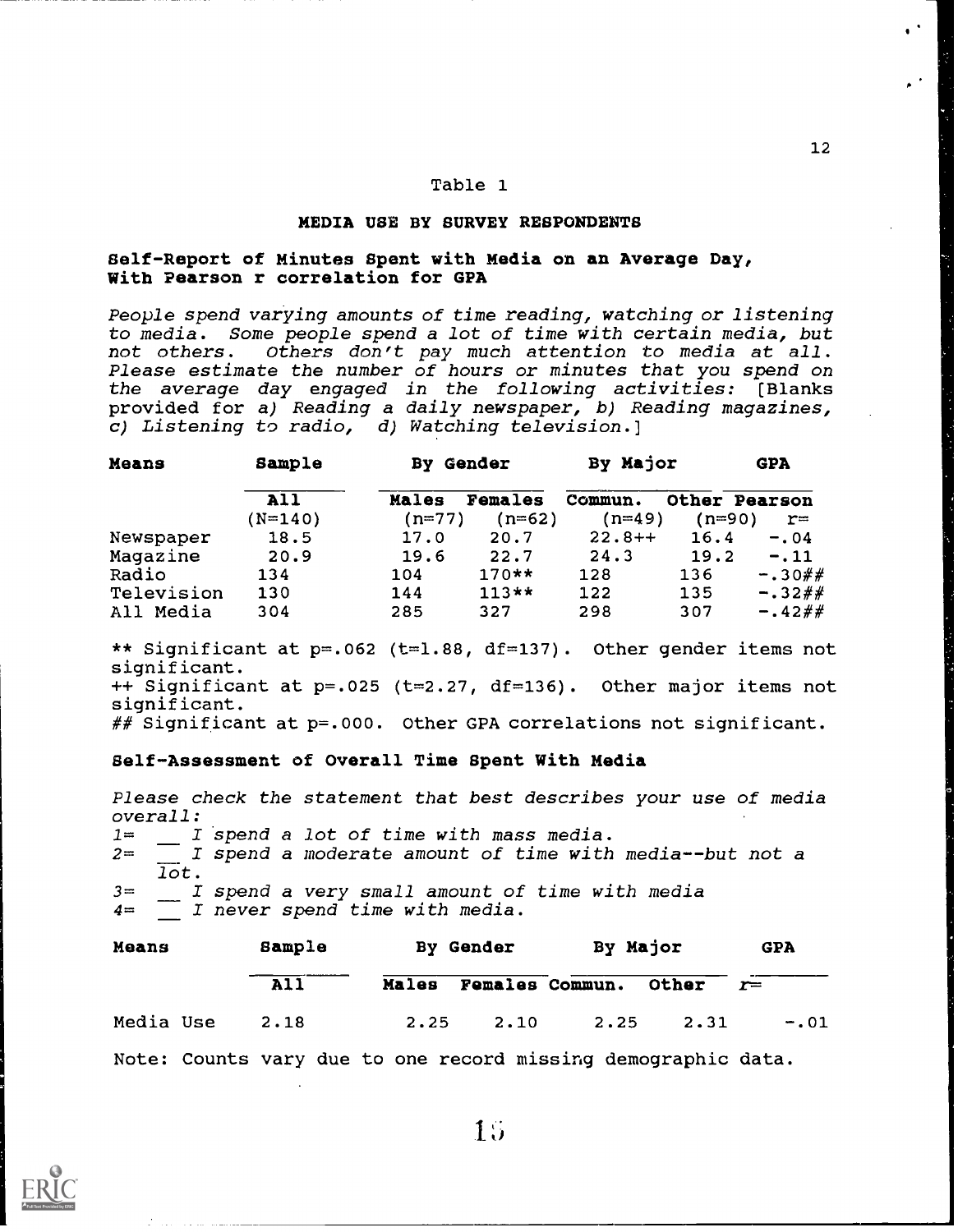# BELIEFS ABOUT ADVERTISING AND PRODUCT PUBLICITY

For each of the following statements, circle the number that best describes the extent to which you agree or disagree.

|                | <b>Statements</b><br>7=Strongly Agree, 1=Strong Disagree                                                                             | Mean | St.Dev. |  |
|----------------|--------------------------------------------------------------------------------------------------------------------------------------|------|---------|--|
|                | About the credence of advertising and publicity                                                                                      |      |         |  |
| a.             | The news contains product information<br>that is valuable for people to know.                                                        | 4.86 | 1.25    |  |
| b.             | Seeing positive information about a<br>product in the news gives it stature<br>and importance in my mind.                            | 4.84 | 1.08    |  |
| $\mathbf{C}$ . | When I read news, I feel confident<br>that reporters have researched the facts<br>and would not run a story that is not<br>accurate. | 4.71 | 1.17    |  |
| d.             | Ads are intended to provide valuable<br>information that I need to know.                                                             | 3.70 | 1.33    |  |
|                | e. I believe that ads are always truthful<br>and are reliable source of information.                                                 | 2.64 | 1.29    |  |
| f.             | Information that appears as news is less<br>believable than information that appears<br>in the form of an ad.                        | 2.61 | 1.47    |  |
|                | About experiences with product information                                                                                           |      |         |  |
| g.             | I enjoy seeing products that I use when<br>they appear in the news or are shown in<br>movies or on TV shows.                         | 4.58 | 1.48    |  |
| h.             | I often hear interesting information<br>about products and services in the<br>news when I don't expect to.                           | 4.53 | 1.16    |  |
| i.             | There is too much news coverage about<br>products in the media.                                                                      | 4.12 | 1.32    |  |



 $^{\bullet}$  .

16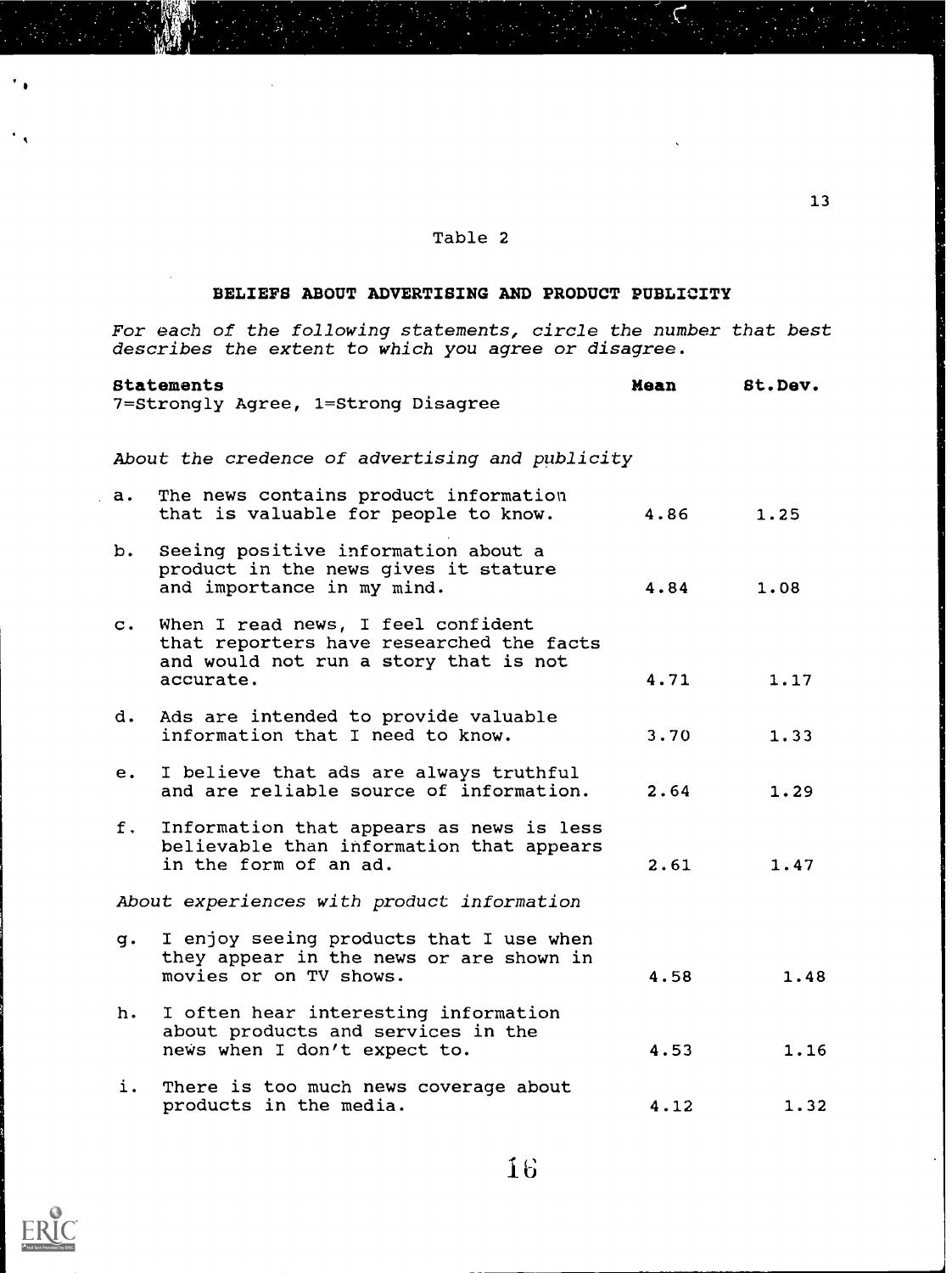| j.          | I discount a lot of the news I see about<br>products because product publicity is<br>the same as advertising. | 3.99 | 1.27 |
|-------------|---------------------------------------------------------------------------------------------------------------|------|------|
| k.          | I avoid ads because I know sponsors are<br>trying to sell me something I don't<br>want or need.               | 3.96 | 1.51 |
| 1.          | I prefer to obtain product information<br>in the form of advertising instead of<br>news.                      | 3.24 | 1.55 |
| $m$ .       | I sometimes have trouble telling the<br>difference between advertising and news<br>stories.                   | 2.60 | 1.36 |
|             | About the sources of product information                                                                      |      |      |
| n.          | Most news reporters and editors are not<br>experts on the topics they cover.                                  | 4.79 | 1.68 |
| $\circ$ .   | The people who produce advertising are<br>knowledgeable about the products they<br>promote.                   | 4.53 | 1.44 |
| p.          | A positive news story about a product<br>or service is essentially a recommenda-<br>tion to buy it.           | 4.35 | 1.30 |
| $q_{\star}$ | News reporters are always trying to get<br>me to accept their point of view.                                  | 4.14 | 1.34 |
| $r$ .       | Positive stories about products appear<br>in the press because sponsors pay for<br>them to appear.            | 4.10 | 1.56 |

Footnote to Table 2. Analysis of variance on the 18 items using gender, major and hometown size revealed few significant differences. Males were less likely to admit difficulty in telling the differences between news and advertising (M=2.35, SD=1.28, compared to 2.90, SD=1.39 for females, t=-2.42, df=137, p<.01). Males were more likely to think that reporters wanted them to accept their points of view (M=4.38, SD=1.26, compared to M=3.88, SD=1.40 for females, t=2.06, df=136, p=.046). Males were also more likely to agree with the statement that publicity and advertising were the same (M=4.19, SD=1.27, compared to M=3.72,  $\texttt{SD=1.23}$  for females,  $\texttt{t=2.19}$ ,  $\texttt{df=137}$ ,  $\texttt{p=.03}$ ). Two significant two-way interactions were discovered. Males who were communications majors were more likely to agree with the statement that advertising always tells the truth (F 1,135=4.85, p=.056), while males who were not majors were more likely to agree with the statement that there was too much news about products in the news (F 1,135=8.348, p=.027).

14

 $\bullet$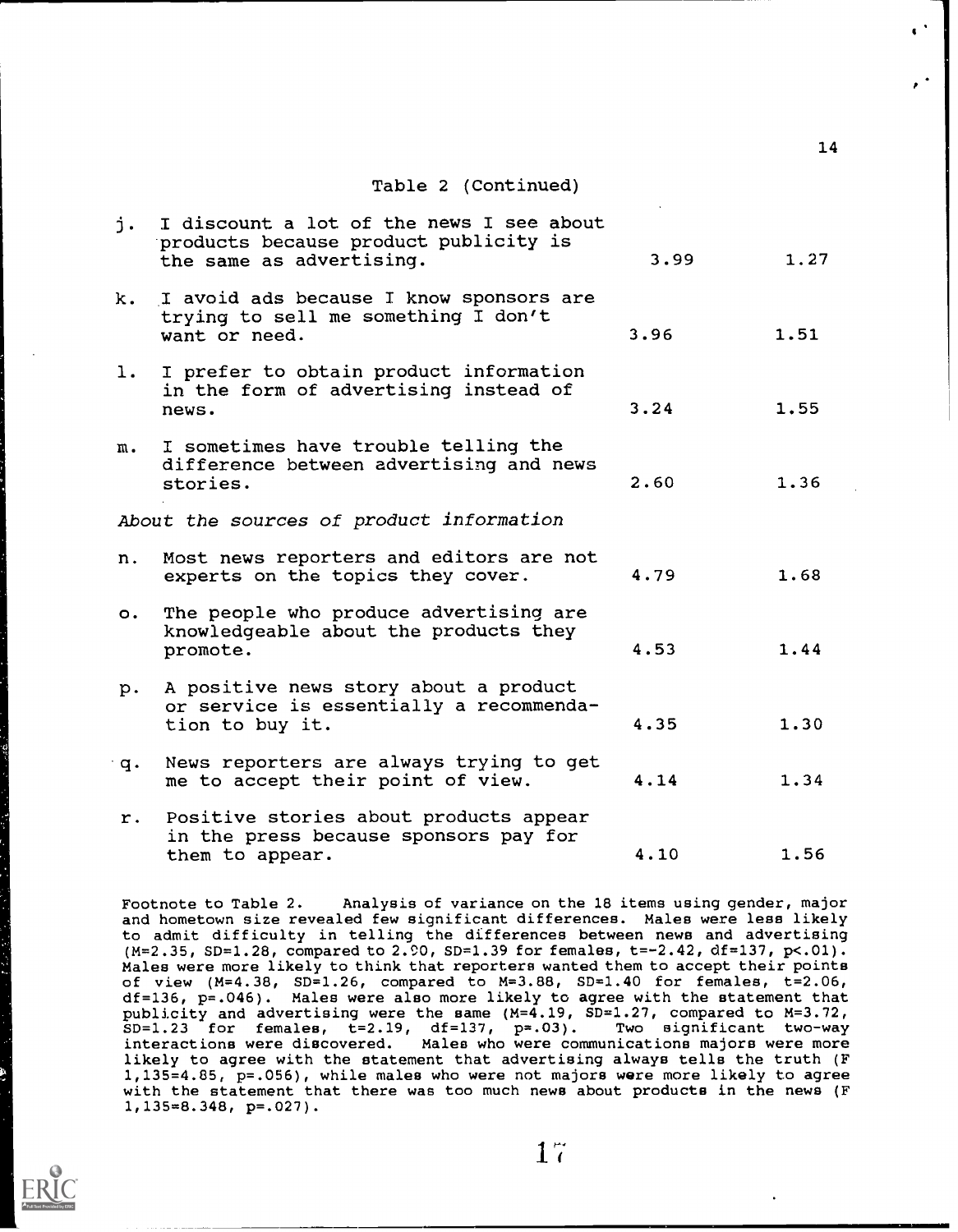# ASSESSMENTS OF EXPERTNESS AND TRUSTWORTHINESS AS SOURCES FOR INFORMATION ABOUT PRODUCTS AND SERVICES

The following is a list of some major media in the United States. For each one, indicate how you would rate it as a source of expert and trustworthy information about products and services....

#### Source Mean 7=Highly expert and trustworthy, 1=Not at all expert or trustworthy St.Dev

News-Related Sources

| New York Times               | 5.83 | 1.17 |  |
|------------------------------|------|------|--|
| National television newscast | 5.66 | 1.30 |  |
| Local television newscast    | 5.32 | 1.15 |  |
| News in the average daily    |      |      |  |
| newspapers in the U.S.       | 5.08 | 1.09 |  |
| Magazine articles            | 4.73 | 1.15 |  |
| News in the daily newspaper  |      |      |  |
| in your home town            | 4.73 | 1.27 |  |
|                              | 4.59 | 1.31 |  |
| Rolling Stone                | 4.35 | 1.43 |  |
| Radio news reports           |      |      |  |

Advertising-Related Items

| 4.28 | 1.18 |
|------|------|
| 4.14 | 1.21 |
|      |      |
| 4.13 | 1.34 |
| 4.06 | 1.25 |
| 3.49 | 1.41 |
|      |      |

Other Sources (For Comparison)

| Your college newspaper | 3.68 | 1.30 |  |
|------------------------|------|------|--|
| MTV                    | 3.21 | 1.32 |  |
| National Enquirer      | 1.45 | 1.16 |  |

Footnote to Table 3. Analysis of variance performed on each of the expertness/trustworthiness items showed no significant differences related to gender or major. Students from rural areas (population less than 10,000) put less stock in their hometown newspaper (M=4.40) for the smallest group, compared to M=5.00 for students from small cities and M=5.02 for students from large urban areas). Rolling Stone was rated as significantly more expert or trustworthy by students from the largest areas (M=4.81), compared to the smallest group (M=4.01) only.

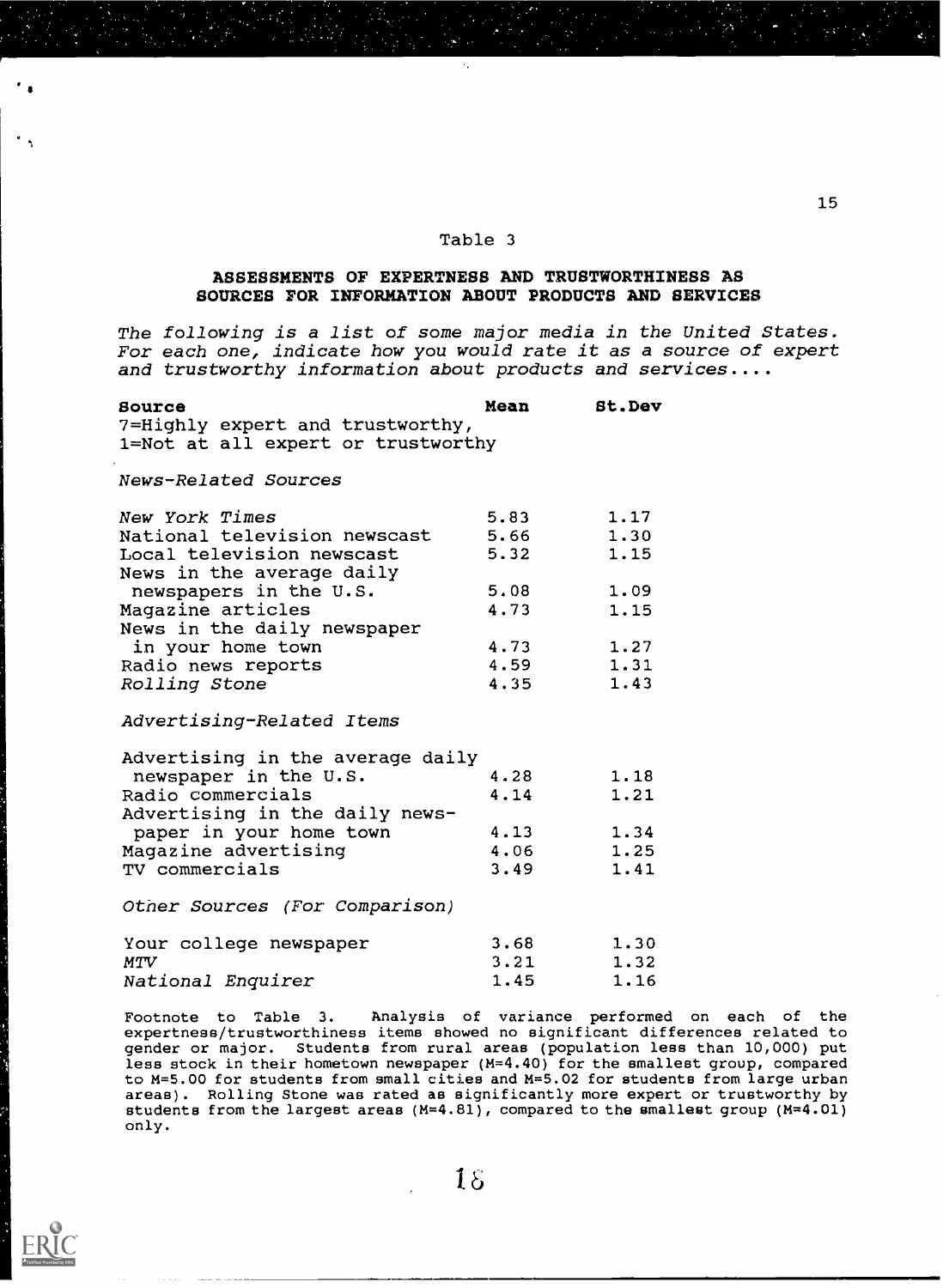# SEMANTIC DIFFERENTIAL ITEMS COMPARING ADVERTISING IN GENERAL AND NEWS IN GENERAL

Below are two key terms related to the media, followed by some pairs of adjectives that might be used to describe them. For each pair of adjectives, make an "X" or check the space that most closely approximates how you describe the term shown in bold. For example, if you thought that COLLEGE TEXTBOOKS were neither good nor bad, you would make an "X" in the center as follows: (Example followed using good/bad, with X in center).

# ADVERTISING IN GENERAL NEWS IN GENERAL

| <b>Means</b><br>7=Positive Valence,<br>1=Negative Valence |          | News Advertising Difference t-value |                   |          |
|-----------------------------------------------------------|----------|-------------------------------------|-------------------|----------|
| Informative/not informative                               | 6.036    | 4.820                               | $-1.215$          | $-10.22$ |
| Useful/not useful                                         | 5.700    | 4.828                               | $- .871$          | $-8.56$  |
| Believable/not believable                                 | 5.592    | 4.207                               | $-1.385$          | $-10.75$ |
| Reliable/not reliable                                     | 5.500    | 4.428                               | $-1.072$          | $-8.14$  |
| Accurate/inaccurate                                       | 5.45     | 4.33                                | $-1.111$          | $-9.54$  |
| Trustworthy/not trustworthy                               | 5.414    | 3.935                               | $-1.478$          | $-13.29$ |
| Interesting/boring                                        | $-5.385$ | 4.992                               | $- .392 - 2.86$   |          |
| Convincing/unconvincing                                   | 5.378    | 4.900                               | $- .478$          | $-3.82$  |
| Involving/uninvolving                                     | 5.192    | 4.700                               | $-$ .499 $-$ 3.66 |          |
| Unbiased/biased                                           | 3.835    | 2.592                               | $-1.242$          | $-7.83$  |
| Combined 9 Items,<br>except Unbiased/biased               | 5.517    | 4.572                               | $- .942 -13.32$   |          |

All t-tests significant at p.<. 01, df=139. Half of the items were reversed on the survey and later recoded for consistent valence.

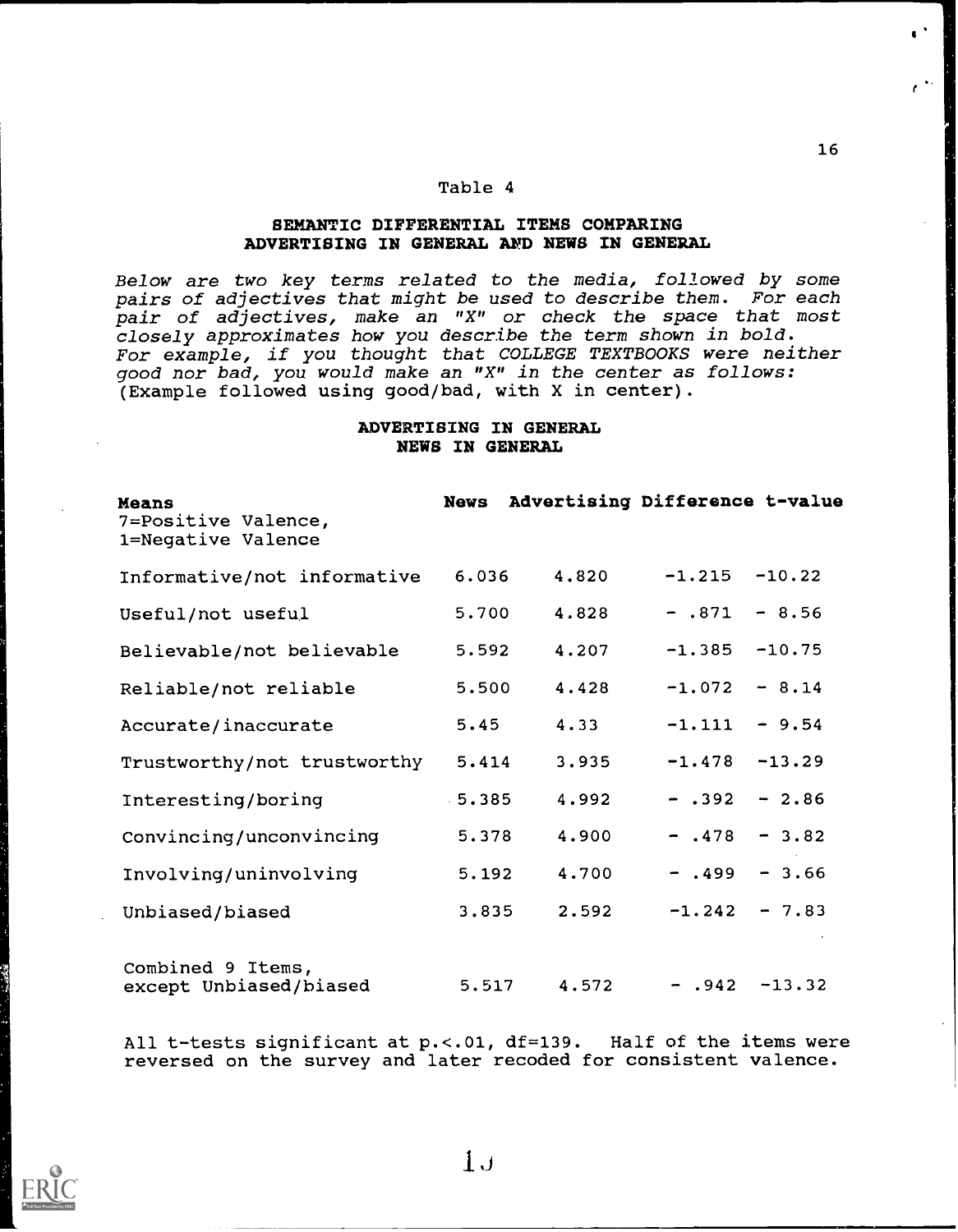# LIKELIHOOD OF USING SPECIFIC SOURCES WHEN PURCHASING A PRODUCT OR SERVICE

Assume you are interested in purchasing a product or service. For each of the following types of media, circle the number that represents the likelihood or probability that you would look to that particular source if you wanted information about the product or service you were buying.

| Means<br>$7 =$ extremely                                                                                               | Sample                     | <b>By Gender</b>                                       |                                         | By Major                     |                         | <b>GPA</b>        |
|------------------------------------------------------------------------------------------------------------------------|----------------------------|--------------------------------------------------------|-----------------------------------------|------------------------------|-------------------------|-------------------|
| likely, $1=$<br>extremely<br>unlikely to use                                                                           | $\overline{All}$           | Males<br>$(N=140)$ $(n=77)$ $(n=62)$ $(n=49)$ $(n=90)$ | $F$ emales                              | Comm.                        | Other                   | Pearson<br>$r =$  |
| College Newspaper                                                                                                      |                            |                                                        |                                         |                              |                         |                   |
| Advertising 3.82<br>News                                                                                               | 3,85                       | 3.63<br>3.72                                           | 4.08<br>4.01                            | $4.22 + 3.62 + -.09$<br>4.10 | 3.72                    | $-.15$            |
| Public Media                                                                                                           |                            |                                                        |                                         |                              |                         |                   |
| Radio                                                                                                                  |                            |                                                        |                                         |                              |                         |                   |
| Advertising<br>News                                                                                                    | 3.99a<br>3.62a             | 3.96<br>3.76                                           | 4.06<br>3.43                            | 3.77<br>3.75                 | 4.13<br>3.53            | $-.23#$<br>$-.12$ |
| Newspapers                                                                                                             |                            |                                                        |                                         |                              |                         |                   |
| Advertising<br><b>News</b>                                                                                             | 4.23 <sub>b</sub><br>4.48b | 4.38                                                   | $4.05*$ $4.48*$ $4.38$<br>$4.61$ $4.65$ |                              | 4.16<br>4.40            | $-.10$<br>$-.03$  |
| Magazines                                                                                                              |                            |                                                        |                                         |                              |                         |                   |
| Advertising<br><b>News</b>                                                                                             | 4.39c<br>4.71c             | 4.22<br>4.72                                           | 4.62<br>4.72                            | 4.81                         | $4.77 + 4.22 +$<br>4.67 | $-.15$<br>$-.05$  |
| Television                                                                                                             |                            |                                                        |                                         |                              |                         |                   |
| Advertising<br><b>News</b>                                                                                             | 5.06<br>5.02               | 5.00<br>5.03                                           | 4.16<br>5.00                            | 5.12<br>5.36                 | 5.05<br>$4.38+$         | $-.20#$<br>$-.11$ |
| Four Public Media                                                                                                      |                            |                                                        |                                         |                              |                         |                   |
| Advertising<br>All Media                                                                                               | 4.42<br>4.46               | 4.31<br>4.48                                           | 4.61<br>4.44                            | 4.51                         | 4.39<br>$4.65$ $4.36$   | $-.24#$<br>$-.09$ |
| a Significant at p=.005 (paired t-test, t=2.85, 139 df)                                                                |                            |                                                        |                                         |                              |                         |                   |
| b Significant at $p=.062$ (paired t-test, t=1.89, 139 df)                                                              |                            |                                                        |                                         |                              |                         |                   |
| c Significant at $p=.013$ (paired t-test, t=2.51, 139 df)<br>* Significant at p=.055 (t=1.93, 137 df). Other items not |                            |                                                        |                                         |                              |                         |                   |
| + Significant at p=.05.                                                                                                |                            |                                                        |                                         |                              |                         |                   |
| # Significant at p=.02 or less.                                                                                        |                            |                                                        |                                         |                              |                         |                   |
| All other differences not significant.                                                                                 |                            |                                                        |                                         |                              |                         |                   |



 $\overline{\mathcal{L}}$   $\overline{\mathcal{U}}$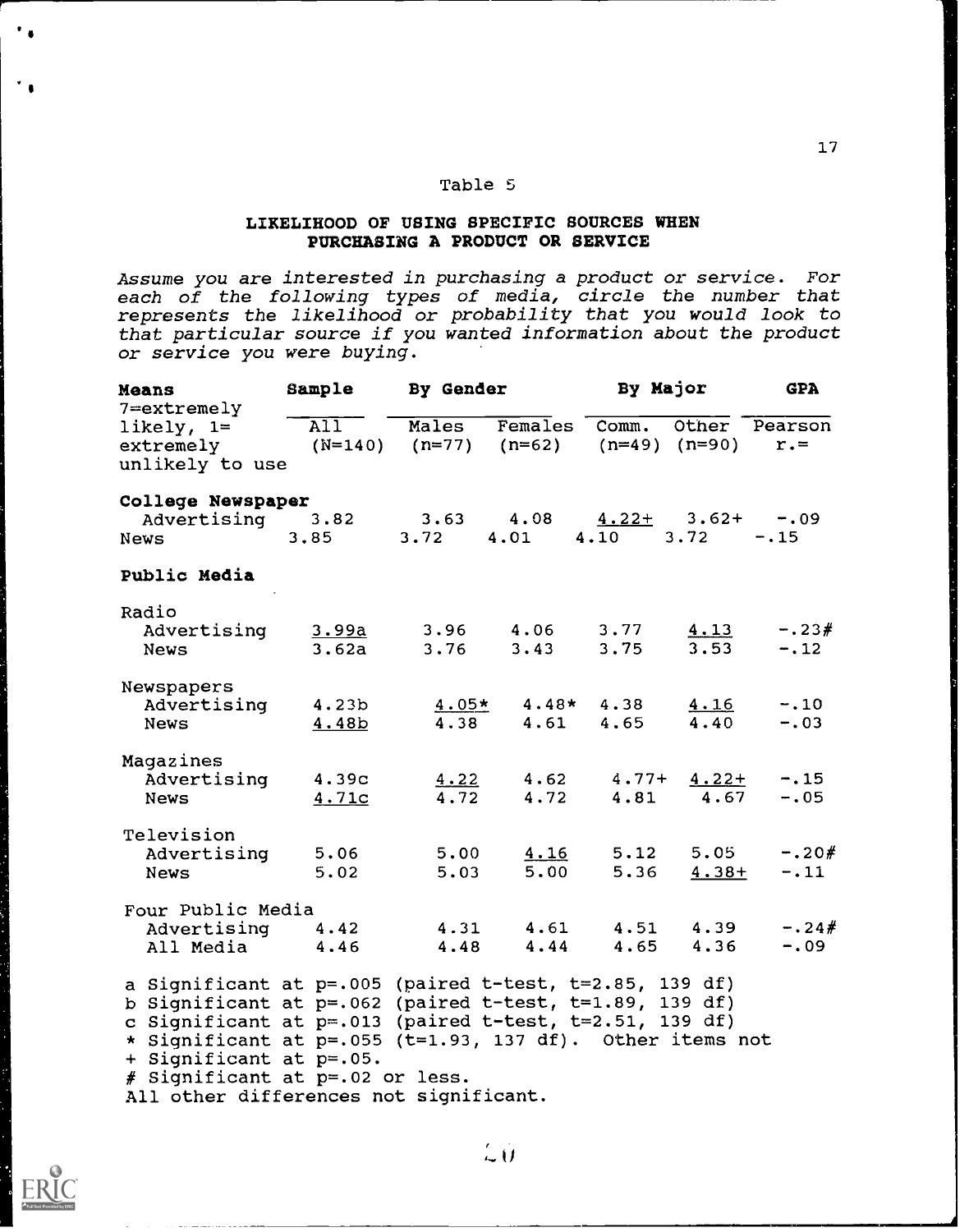#### References

- Alcalay and Shahnaz Taplin (1989), "Community Health Campaigns: From Theory to Action," in Ronald E. Rice and Charles K. Atkin (eds.), Public Communication Campaigns (2nd ed.), pp. 105-129. Newbury Park, Calif.: Sage.
- Anderson, James A. (1983), "Television Literacy and the Critical Viewer," in Daniel R. Anderson and Dolf Zillman (eds.), Children's Understanding of Television, pp. 297-330. New York: Academic Press.

and Timothy P. Meyer (1988), Mediated Communication: A Social Action Perspective. Newbury Park, CA: Sage.

- Anderson, Patricia and Sharon M. Abbott (1985), "Comparing Infomercial and Commercial on a Newspaper Cable Television Channel," in Michael J. Houston and Richard J. Lutz (eds.), Marketing Communications--Theory and Research, pp. 140-144. Chicago: American Marketing Association Proceedings Series.
- Balasubramanian, Siva K. (1991), Beyond Advertising and Publicity: The Domain of Hybrid Messages. Cambridge, MA: Marketing Science Institute Report Number 91-131.
- Batra, Rajeev and Michael L. Ray (1986a), "Situational Effects of Advertising Repetition: The Moderating Influence of Motivation, Ability and Opportunity to Respond," Journal of Consumer Research, 12 (March), 432-445.
- Blyskal, Jeff and Marie (1985), PR: How the Public Relations Industry Writes the News. New York: William Morrow and Co.
- Burger, Chester (1962), "Credibility: When Public Relations Works," Quarterly Review of Public Relations, 7 (Winter), 10-15.
- Cameron, Glen T. (1994), "Does Publicity Outperform Advertising? An Experimental Test of the Thirdty Party Endorsement," Journal of Public Relations Research, 6:3, 185-207.
- Chaiken, Shelley (1980), "Heuristic Versus Systematic Information Processing and the Use of Source Versus Message Cues in Persuasion," Journal of Personality and Social Psychology, 37 (August), 1387-1397.

and Durairaj Maheswaran (1994), "Heuristic Processing Can Bias Systematic Processing: Effects of Source Credibility, Argument Ambiguity and Task Importance on Attitude Judgment," Journal of Personality and Social Psychology, 66:3 (March), 460-473.

Cushman, Aaron D. (1988), "'New' Element in-marketing mix makes budget headway," Marketing News, 22:26 (December 19), 10, 17.

(1990), "Why marketing directors are listening now," Public Relations Journal, 46 (May), 17-19.

Detwiler, Richard M. (1974), "Yes, Virginia, It's All True--What They Say About Third Party Endorsement," Public Relations Journal, 29 (May), 10-11.

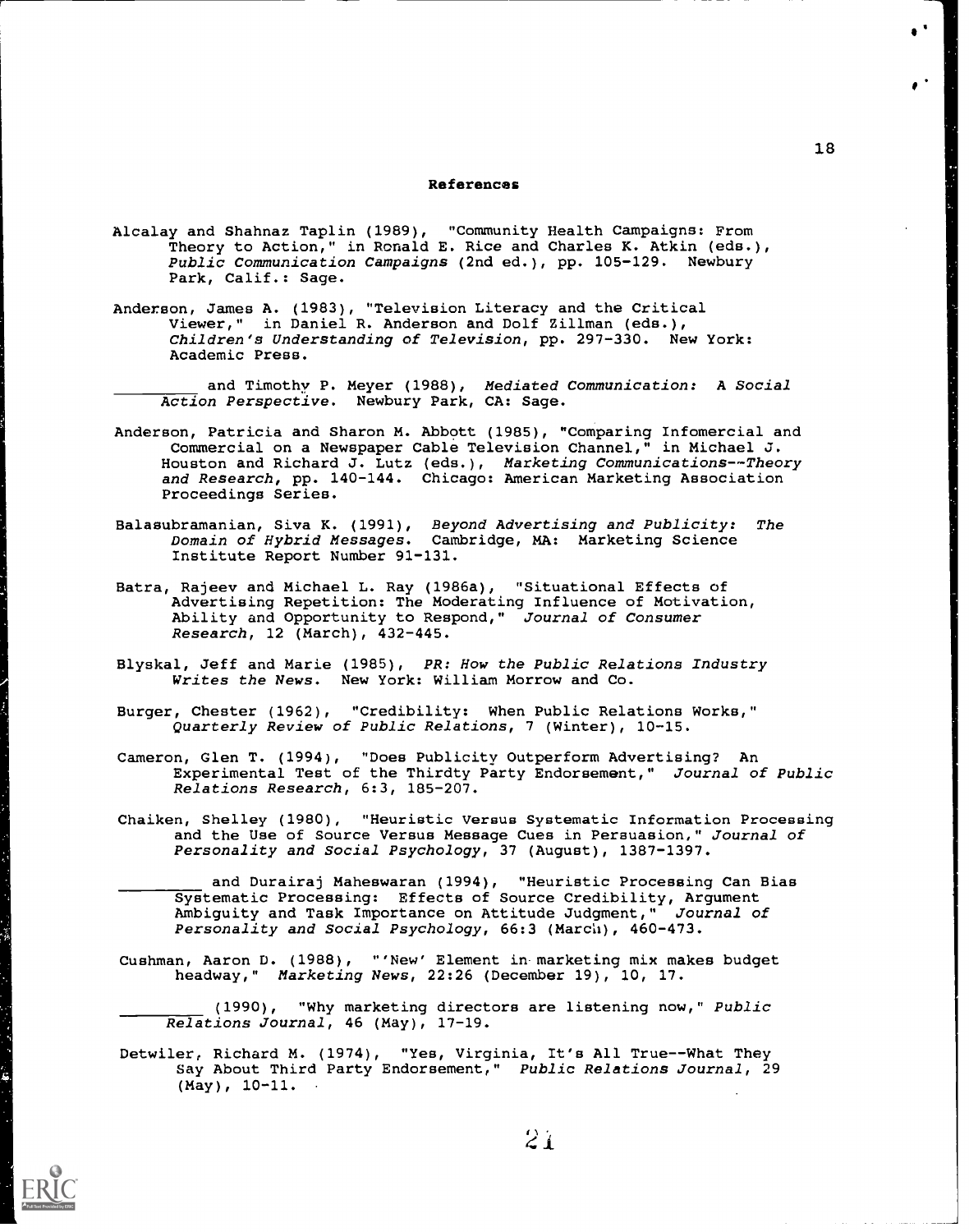- Doob, Leonard W. (1948), Public Opinion and Propaganda. New York: Henry Holt and Company.
- Fishbein, Martin and Icek Azjen (1975), Belief, Attitude, Intention and Behavior: An Introduction to Theory and Research. Reading, MA: Addison-Wesley.
- Friestad, Marian and Peter Wright (1994), "The Persuasion Knowledge Model: How People Cope with Persuasion Attempts," Journal of Consumer Research,  $21:1$  (June),  $1-31$ .
- Greenwald, Anthony G. and Clark Leavitt (1984), "Audience Involvement in Advertising: Four Levels," Journal of Consumer Research, 11 (June), 581-592.
- Greenwald, Anthony G., Anthony R. Pratkanis, Michael R. Leippe, and Michael Baumgardner (1986), "Under What Conditions Does Theory Obstruct Research Progress?," Psychological Bulletin, 93:2, 216- 229.
- Grunig, James E. (1989), "Sierra Club Study Shows Who Become Activists," Public Relations Review, 15:3, 3-24.
- Hallahan, Kirk (1994, in progress), "Product Publicity Versus Advertising: An Investigation of Third-Party Endorsement Effects," Unpublished doctoral dissertation, University of Wisconsin-Madison.
- Hovland, Carl I. and Walter Weiss (1951), "The Influence of Source Credibility on Communication Effectiveness," Public Opinion Quarterly, 15:4, 635-650.
- Hennessey, Judith E. and Shirley C. Anderson (1990), "The Interaction of Peripheral Cues and Message Arguments on Cognitive Responses to an Advertisement," in Marvin E. Goldberg, Gerald Gorn and Richard W. Pollay (eds.), Advances in Consumer Research, 17, pp. 237-243. Provo, UT: Association for Consumer Research.
- Higgins, E. Tory and John A. Bargh and Wendy Lombardi (1985), "Nature of Priming Effects on Categorization," Journal of Experimental Psychology: Learning, Memory and Cognition, 11:1, 59-69.
- Hunt, Todd and James E. Grunig (1993), Public Relations Techniques. Fort Worth, TX: Harcourt Brace College Publishers.
- Kotler, Philip (1993), Marketing Management, 8th ed. Englewood Cliffs, NJ: Prentice-Hall.
- Levitt, Theodore (1969), The Marketing Mode. New York: McGraw-Hill.
- McGuire, William J. (1973), "Persuasion, resistance and attitude change," In I. Pool et. al. (eds.), Handbook of Communication, pp. 216-253. Chicago: Rand McNally College.
- McLeod, Jack M., Zhongdang Pan, and Dianne M. Rucinski (1988), "Processing News and Advertising: Same Strategies and Same Effects?," Paper presented to Communication Theory and Methodology Division, Association for Education in Journalism and Mass Communication, Portland, OR.

 $22$ 

Petty, Richard E. and John T. Cacioppo (1981), Attitudes and